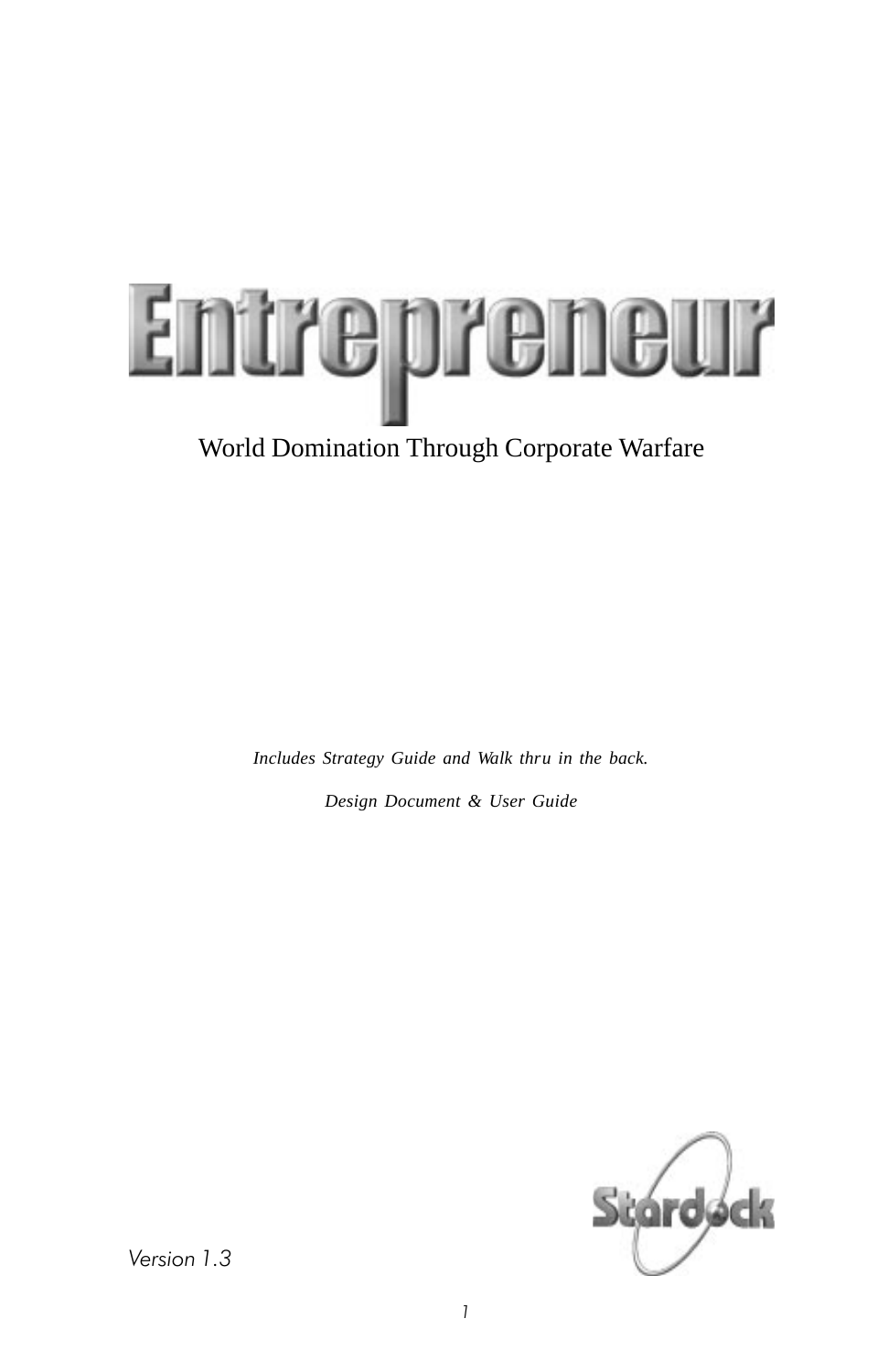# **[Contents](#page-10-0)**

| Introduction  3                                                        |  |
|------------------------------------------------------------------------|--|
|                                                                        |  |
| Playing the game  8<br>Marketers aren't people (well, okay, maybe)  19 |  |
| Direct Action Cards  22                                                |  |
| Keyboard Help  24                                                      |  |
| www.stardock.com  25                                                   |  |
| Walkthrough  26                                                        |  |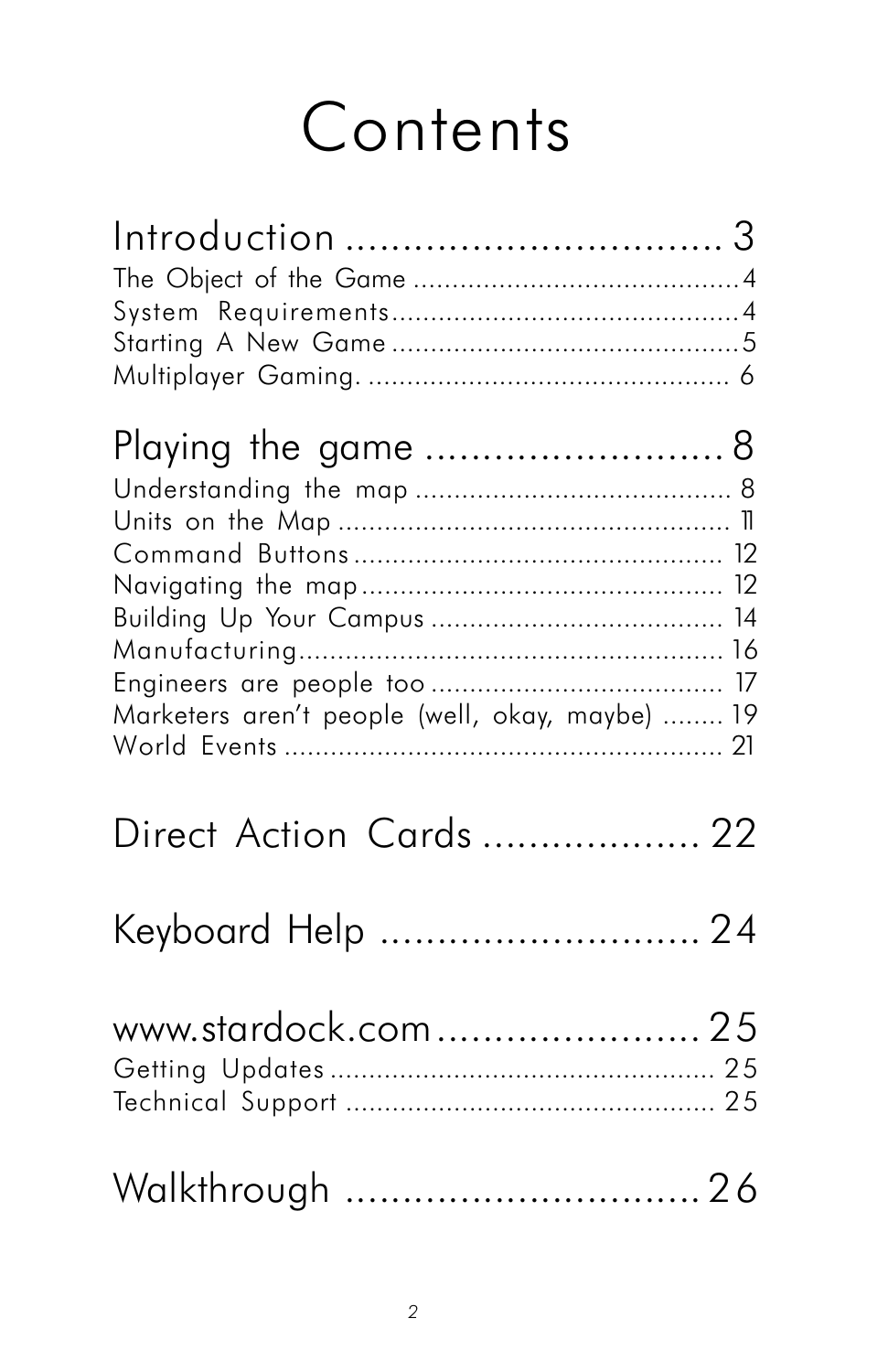# **Introduction**

Welcome to Entrepreneur, the war game for the modern era. Entrepreneur is about global conquest. It will require the player to use his or her tactical, political, economic, and resource management skills.

#### **The Object of the Game**

The object of the game is to take over the world by building up your own corporate empire and crushing your competitors in a particular market that you choose to play in.

#### **Business is War**

Today, there is war everywhere you look but not in the way you may traditionally view warfare. Wars now take place in the boardrooms of the world with companies vying for economic supremacy of their market.

One look at companies such as Microsoft, or IBM of old and it becomes clear that their goal is more than to just "survive". They have allies and enemies. Using their marketing, research, manufacturing, and engineering might, they try to expand and conquer the world to make the world safe for Microsoft or IBM or whomever the company in question is.

While economic warfare is certainly safer than conventional warfare, it requires just as much skill and determination to wage.

Entrepreneur is perhaps the first game to bring these elements to life in both an entertaining and edu-

cational package. We believe you'll discover that running a company is mostly based on common sense. You not only do not need to have a masters in Business to play Entrepreneur, it is expected that most people will be able to master Entrepreneur's basics in a short amount of time. We want to strongly express that this game is not designed to be some sort of business or economic simulator, it is a war game. But instead of being based on battle fields or in space, it is with prod-

TODAY! HAVE LUNC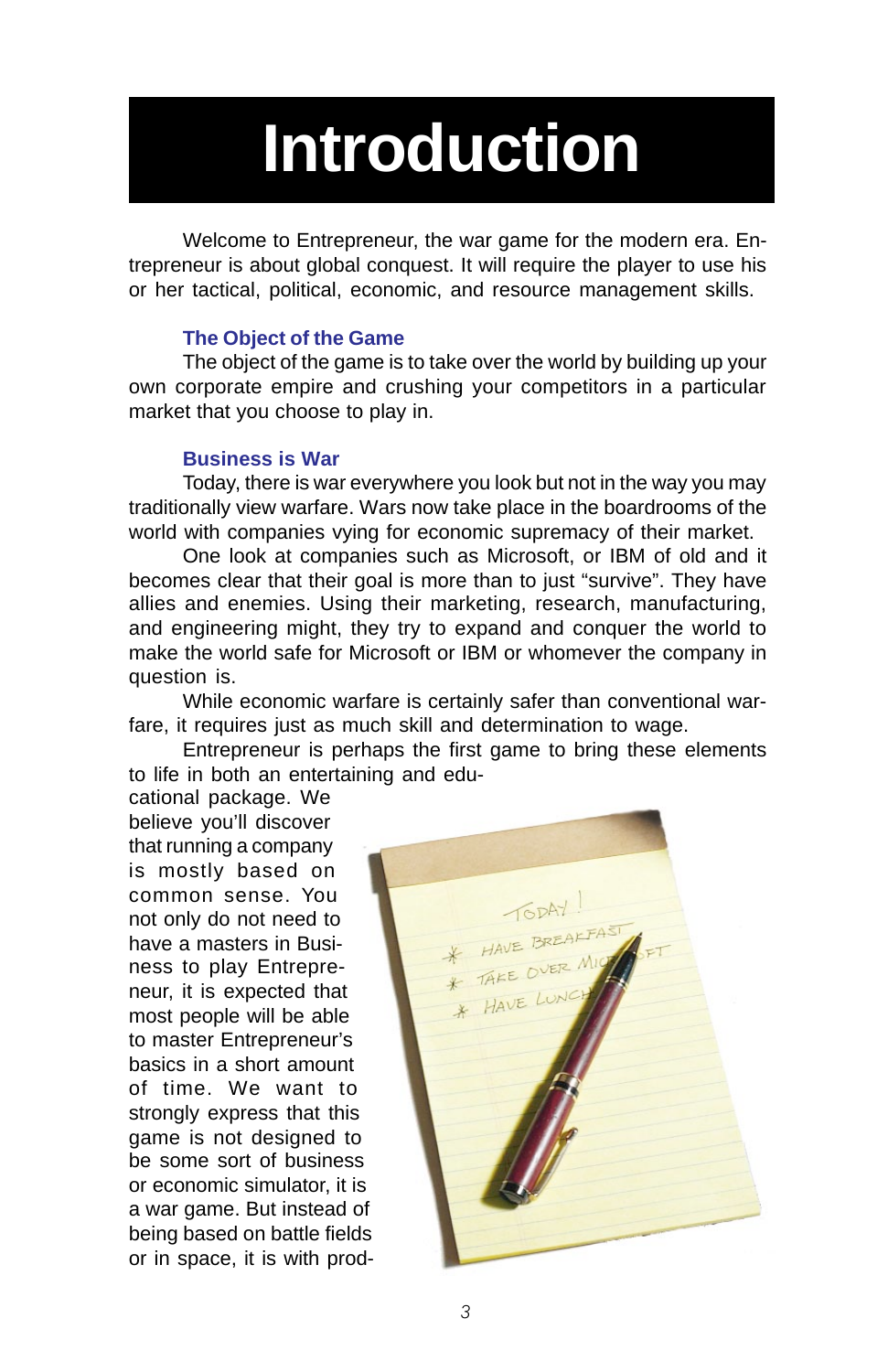ucts as your weapons and your sales/marketing units as your troops.

Building products, pricing them right, and supporting them with marketing isn't a voodoo art. While we freely admit that Entrepreneur does not go into extreme depth (for example, the retail vs. wholesale issue isn't brought up here which we have been tempted to do since people always accuse commercial software companies of overpricing their software when in fact that a \$90 product actually sells for \$45 and the rest is mark up from distributors/resellers but that's another story…)

### **The Object of the Game**

The object of the game is to conquer the world. You must become the undisputed market leader.

This means you must hold a certain percentage of the market depending on the number of competitors at the time.

This works out to be:

70% if there are 2 players. 65% if there are 3 players. 60% if there are 4 players. 55% if there are 5 players or more.

### **System Requirements**

Windows 95, Windows NT 4.0, or OS/2 Warp 4

DirectX (or DIVE under OS/2) supported SVGA video card

486DX4-75 (Pentium recommended)

12 MB RAM (16 MB recommended)

Sound card recommended

Internet connection or IPX network required for multi-player games(28.8k connection or better)

Double-speed or faster CD-ROM drive

Mouse

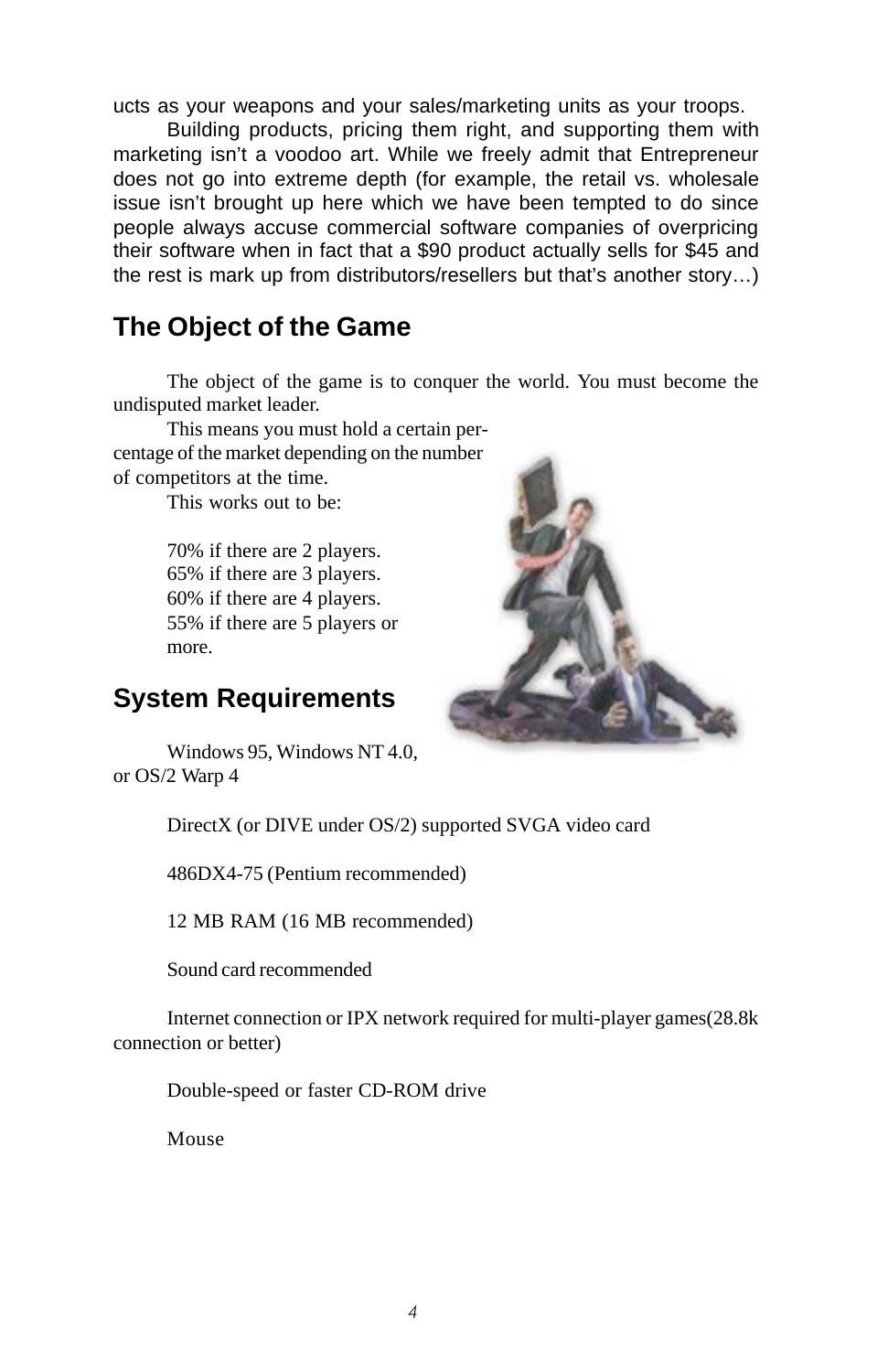# **Getting Started**

## **Starting A New Game**

When you load up Entrepreneur, you are presented with these choices:

**Start a new company Continue your last company Load a previous company Create a Multiplayer Game Join a Multiplayer Game Stardock.net**

## **Starting A New Company**

So you've decided to go into business for yourself? When you choose this option, you are starting a single player game. Now you must decide what your specialty is:

#### *Manufacturing*

There's an old saying "Being there is half the battle." Manufacturing experts play to be in as many places as possible. *Your laborers will be able to produce twice as many goods per employee when compared to non-manufacturer types.* The game isn't won by having the best product, it is won based on who makes the most money and the person who can supply the world has a big advantage. General Motors would be a good example of a manufacturing expert.

#### *Marketing*

If you choose to play from the marketer's point of view, you're going to be playing to win by controlling perception. *Your Marketers will be twice as productive which means you'll be able to create marketing campaigns faster and have more of them.* Your technology may not be the best and you may have problems meeting demand but you will be the master at controlling the perception of your products, and those of your opponents. Microsoft is the classic marketing strong company.

#### *Engineering*

Choose Engineering if you want to play the game as someone who is good at developing new technologies. *Your Engineers will be twice as productive which means you'll be able to research new technologies much faster.* You may have problems supplying everyone in the world and you may risk being out-marketed as well. IBM is the ultimate example of an engineering firm.

Once you've chosen what your expertise is, you'll want to enter in your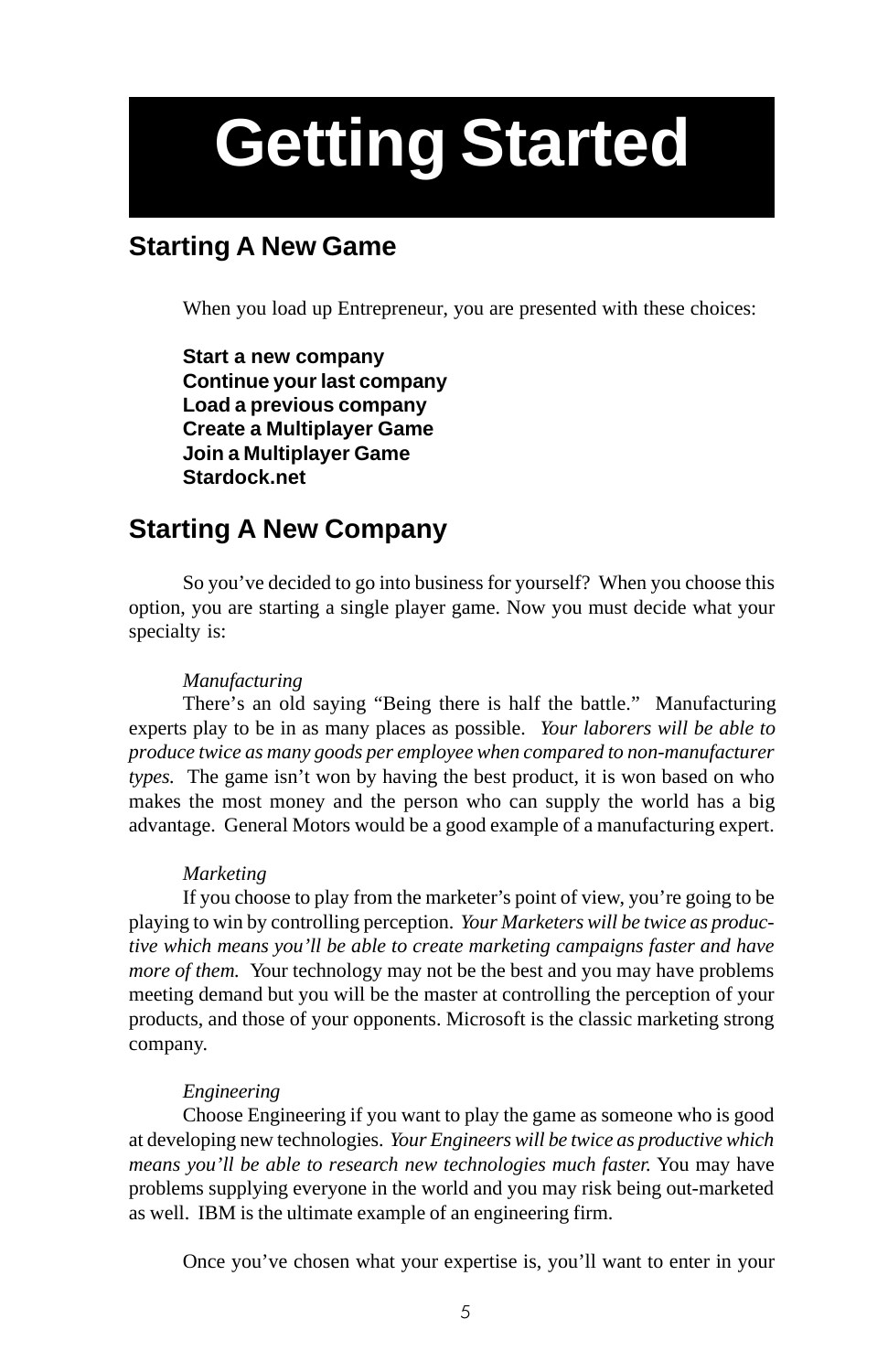name and the name of your company. From there, you'll proceed to the player list screen.

On the player list screen, you choose who you will be playing against. The computer players all of their own personalities (based on Stardock's advanced SDS/AI artificial intelligence engine). This means that each player will try a different strategy based on modeling successful human opponent strategies.

By clicking on the arrow buttons on the left you can choose to add or delete computer players from the game. When you are done, press "Start" and the game will begin.

## **Multiplayer Gaming outside Stardock.net**

*Local Area Network (LAN) games.*

Starting a game on your LAN is the easiest way, just choose IPX as your join game and it will find other Entrepreneur games on your network. If you're creating a new game, simply choose to create a new game and wait for others to join. If you are running OS/2 Warp, you'll need to have TCP/IP installed on your LAN.

If you want to play a private internet game, you can do so by creating a network game and telling other players what your IP address is. If you are on a Windows 95/NT LAN, your game will be listed when your friends select the "Join" network game.

## **Stardock.net**

Many games will boast that they can play on the Internet but most of them require you to jump through a lot of hoops to get an Internet game going. Entrepreneur has Stardock.net which is probably about as easy as you can get to find Internet games. Just logon to the Internet, start Entrepreneur, and click on "Stardock.net". From there, you will be able to talk to other players and join games. You cannot join games in progress. Games that are grayed out are games that are in progress.

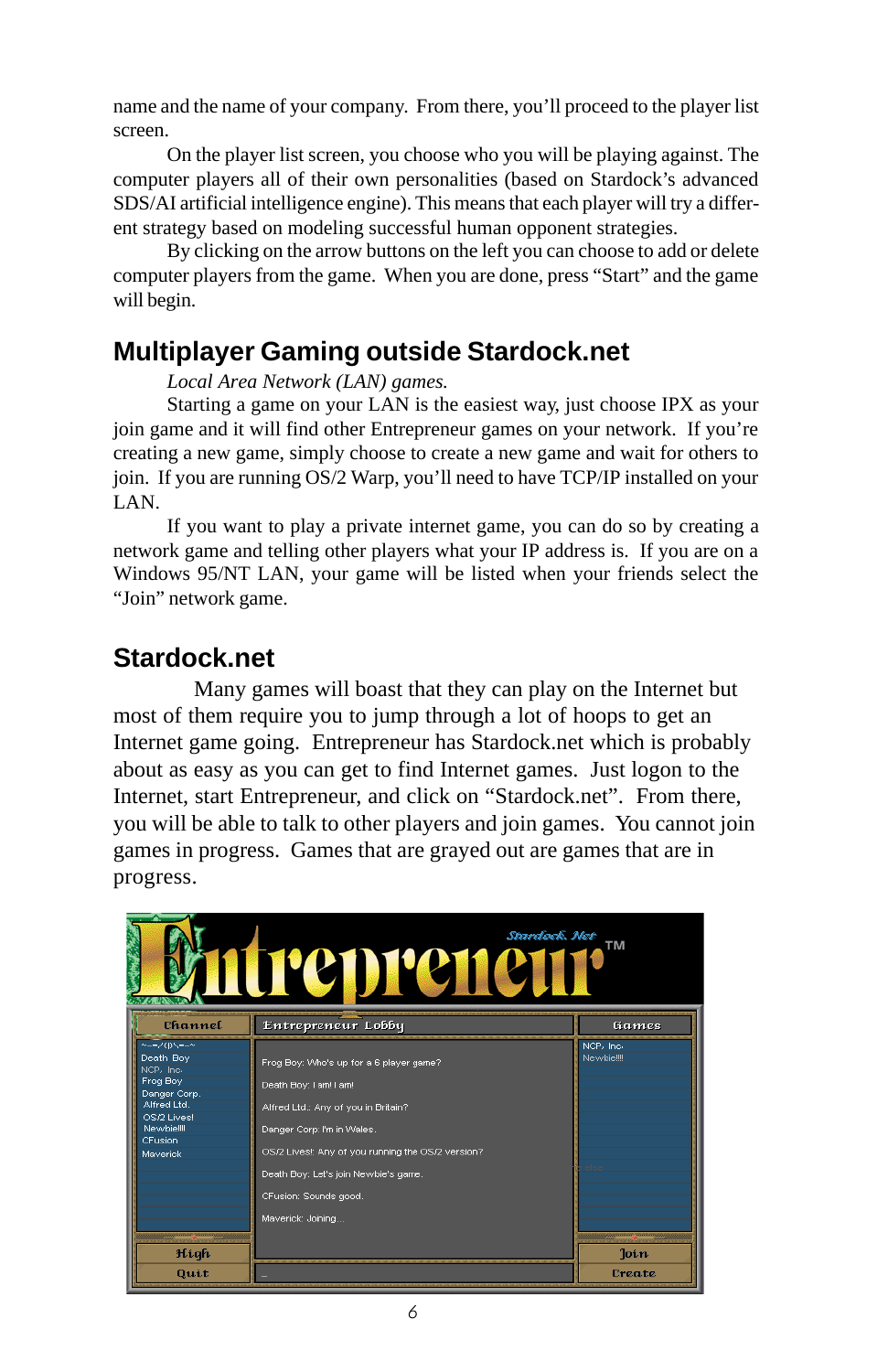The left side of the screen shows all the people in your particular channel. If you are very new at Entrepreneur and the "Lobby" channel is relatively full, you might want to go to the "Beginner's channel". Please keep in mind that it's no fun to be creamed by an expert. Many Internet games have become "un-fun" because experts will pretend to be new at the game and slaughter a newcomer. If you've become an expert, you'll be able to find other experts in the other channel.

#### *Dealing with Latency*

Lag time or "latency" is the amount of time it takes for your computer to send data to another computer and get a signal back. If you are using a modem, a typical ping time is about 300ms. But sometimes, the Internet will just "Freeze" up for a few seconds. A few seconds is an eternity in an Internet game. If things get bad enough, the music might start to skip or things may slow down to a crawl (or even freeze). Don't worry, your computer is not "crashed". Just hit the Pause key to stop the game and let it catch up for a second and then continue. The further someone is away from you physically, the higher the chances of lag time. So before you begin to play people who are on another continent, be aware of these things. You can greatly reduce these affects by playing the game at "Normal" or "Fast". Do not play at higher speeds than that unless you are very comfortable with your connection speed. Also note that Computer players tend to actually send out more data that human players. This is because, well, humans are a lot slower than computers at making moves. The computer players are thinking and acting all the time. They don't forget to hire those workers to keep up with demand or to keep researching regions. So if you have 3 or 4 human players, get rid of the AI players if you can (again, unless you are pretty comfortable with your connection).

Please keep in mind that Stardock.net is a public forum where people from many parts of the world are on at the same time and are of different ages. Please keep in mind that there are real people behind those names. The anonymous nature of the Internet tends to make people forget that courtesy and kindness are still important traits.

#### **Choosing your market**

Entrepreneur only comes with the computer market but other markets will be made available shortly after release by Stardock, Stardock Developer Network members, and third parties in the form of Dynamic Industry Modules (DIMs).

### **Choosing a world**

You can pick where you want to play. A list of different worlds are available to choose from.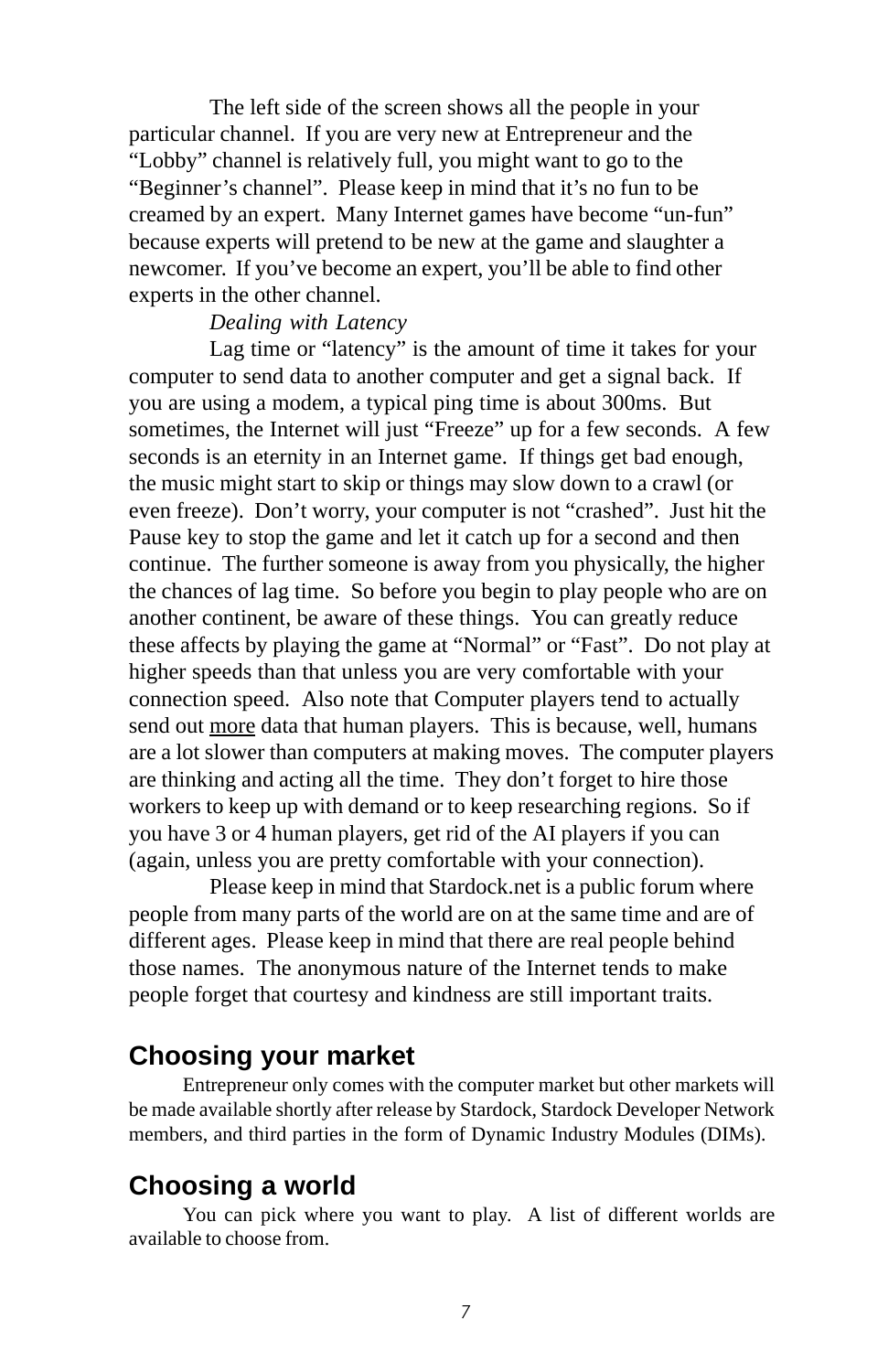# <span id="page-7-0"></span>**Your First Game**

### **Welcome to Entrepreneur**

Okay, this is the tough part. This is one of those times we wish we'd cloned some already successful game, put on some neat graphics, and gone out the door since everyone would know how to play it. "Of course, the TAB key brings up the map in these games." Unfortunately, there's no other game quite like this so we'll have to go into some detail here.

You start the game with a single office which already has a garage. This is your base of operations. Because the world map has randomly generated statistics, starting in a third world region of the real world doesn't mean anything here as the poorest nation in Africa in the real world could be the best place in the world in Entrepreneur.

### **Understanding the map**

The Entrepreneur map is divided into regions. Depending on which demographic (the buttons at the bottom of the screen) you have selected, the regions are color coded to reflect the data of that demographic. You click on a given region to select it which brings up its statistics into the two windows on the right.

Not only are the regions color coded, they may have an icon of some type on them. These icons can include:

**Distribution Centers**

**Getting into distribution is very important in any industry.** Your sales executives are in charge of making sure your product is available in the region it is in and 2 regions distant in every direction. However, being the market leader in a region that has a distribution region will improve your adjacency bonus. You see, being market leader gives you a 10% bonus to your demand value (which we'll discuss later) in every region adjacent. But being the market leader in a region with a distribution center gives you a 30%% bonus which can be very important if you fall behind technologically and need to use marketers to capture that region.

#### **Special Resources**

Some regions have a special characteristic just as the real world. Any large corporate executive can tell you that sometimes it doesn't matter how much you sell but where you are selling it at. Special resources are primarily used for Direct Action Cards (more on that later) In Entrepreneur, there are 5 special resources that you can use: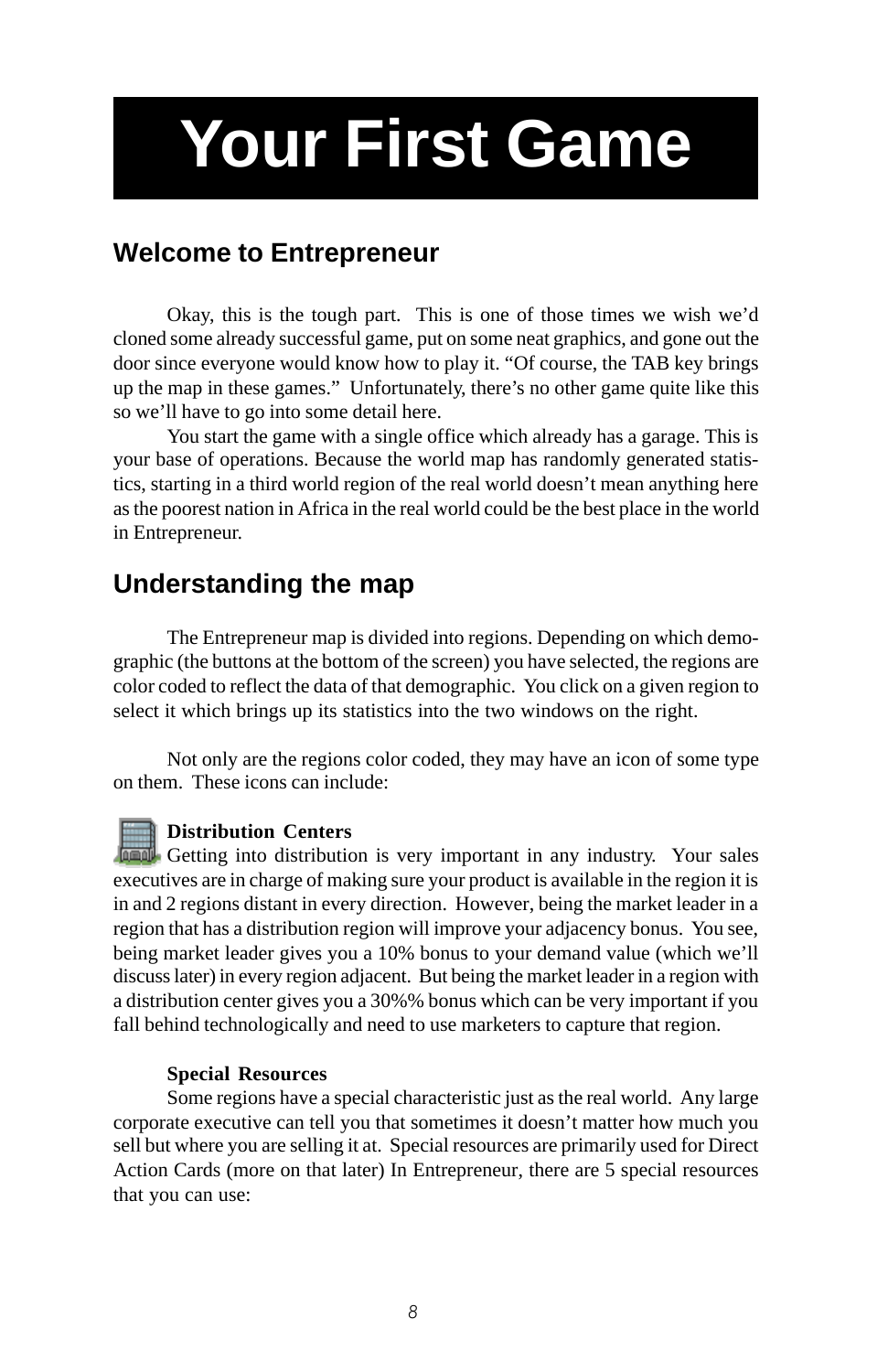Enhanced Production Region. Direct Action Cards that affect your laborers or ability to build will require that you hold regions with this icon.

Enhanced Marketing Region. Direct Action Cards that affect your ability to get in good with the media will use these.

Enhanced Researcher Region. Direct Action Cards that improve your research, steal technology, or sabotage research will require that you hold regions with this icon.

 Underworld Regions. By holding these regions, you will have access to certain types that will be able to do very destructive things to your opponents.

 Politically Enhanced Regions. Regions with this symbol are places where local or national capitals are. Direct Action Cards that get you unfair favors and bonus's will require that you hold regions with this icon. Similarly, Direct Action Cards that allow you to do unfair things to your opponents require these regions as well.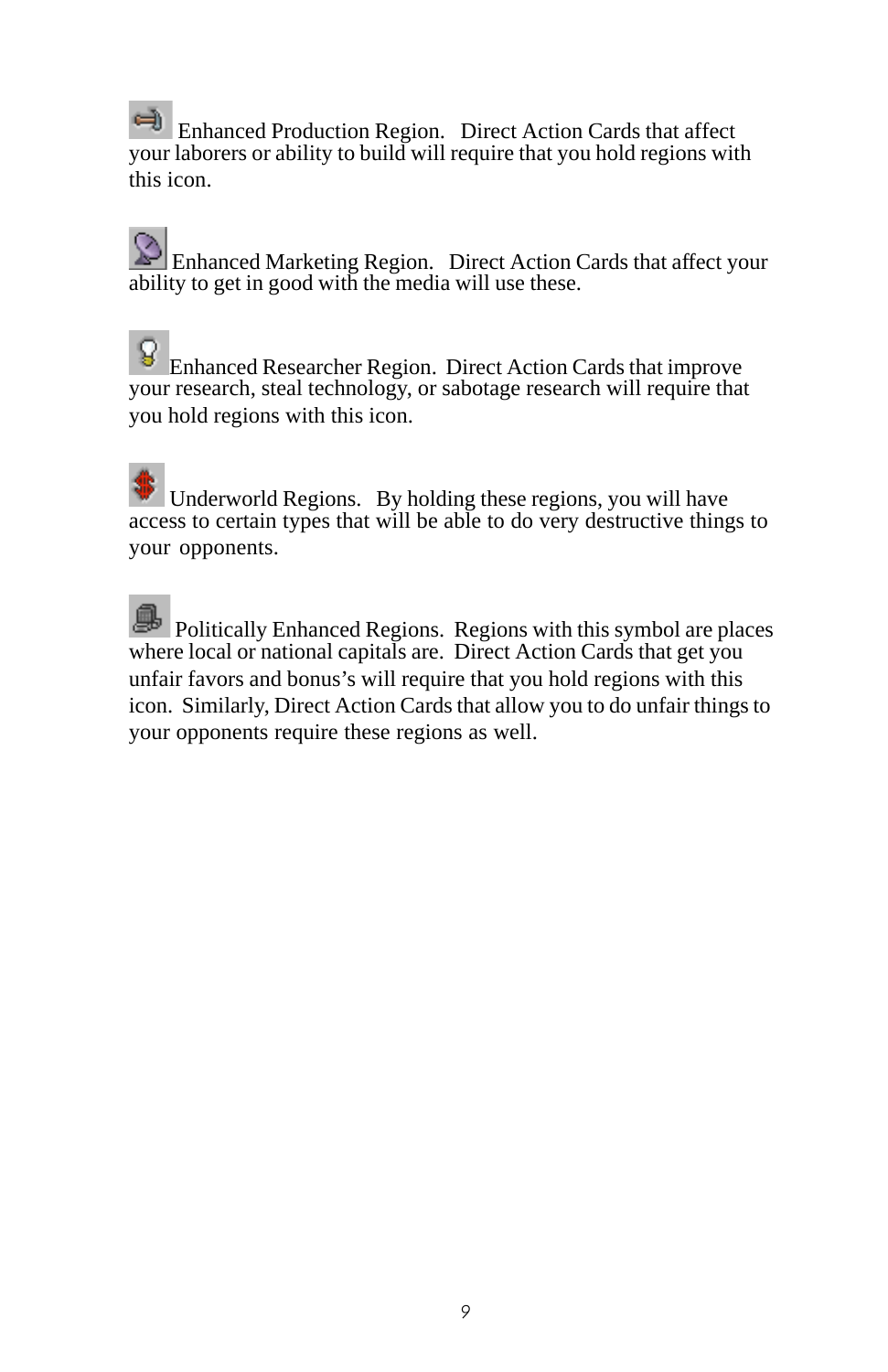### **Demographics**



The strategic way of winning Entrepreneur is to understand what people want and making sure they get what they want. The buttons at the bottom of the map screen allow you to view the map in different ways that will aid your decision making.

#### **Market Leader**

The market leader demographic allows you to see who is #1 in a given region. Unlike traditional war games, winning a region isn't an all or nothing proposition, it just means that that player is making more money in that region than anyone else. What's the advantage of being the market leader then? First off, it gives you an advantage for sales in adjacent regions. Secondly, if there are any special resources in that region, they are available to you. The color of the region corresponds to the player's chosen color.

#### **Rank**

Making sure your product is getting as much market penetration (i.e. how available it is) as you want is very important. By clicking on rank, you can see where your product is available. *The lighter the color, the more available it is.*

#### **Wealth**

There are two important factors in how much money you will make in a given area. Their economy and their wealth. The wealth of a region is essentially how much potential money there is to be made there. Economy is how rich or poor the people there are. China would be a good example of where there is a lot of money to be made but the people there are poor. You can combine the graphs together by clicking on both light-radio buttons. Be wary of doing this though, a lot of new players will try to just sell to the place that has the best average of both traits. If your product is relatively inexpensive, sell it to places that have a high wealth value. If your product is expensive, concentrate your sales executives in the high economy regions. Most players won't be able to really meet demand so there is a strategy in picking the places where you will be most competitive. As with all graphs, lighter colors are better.

#### **Share**

To see how well you are doing from a market share standpoint, click on the share button. The lighter the color, the better your market position is.

#### **Sales**

Wealth and Econony will tell you how much you can potentially make in a region. But sales will tell you not just what regions are the busiest sales regions but you can look and see where a particular opponent is making all their money.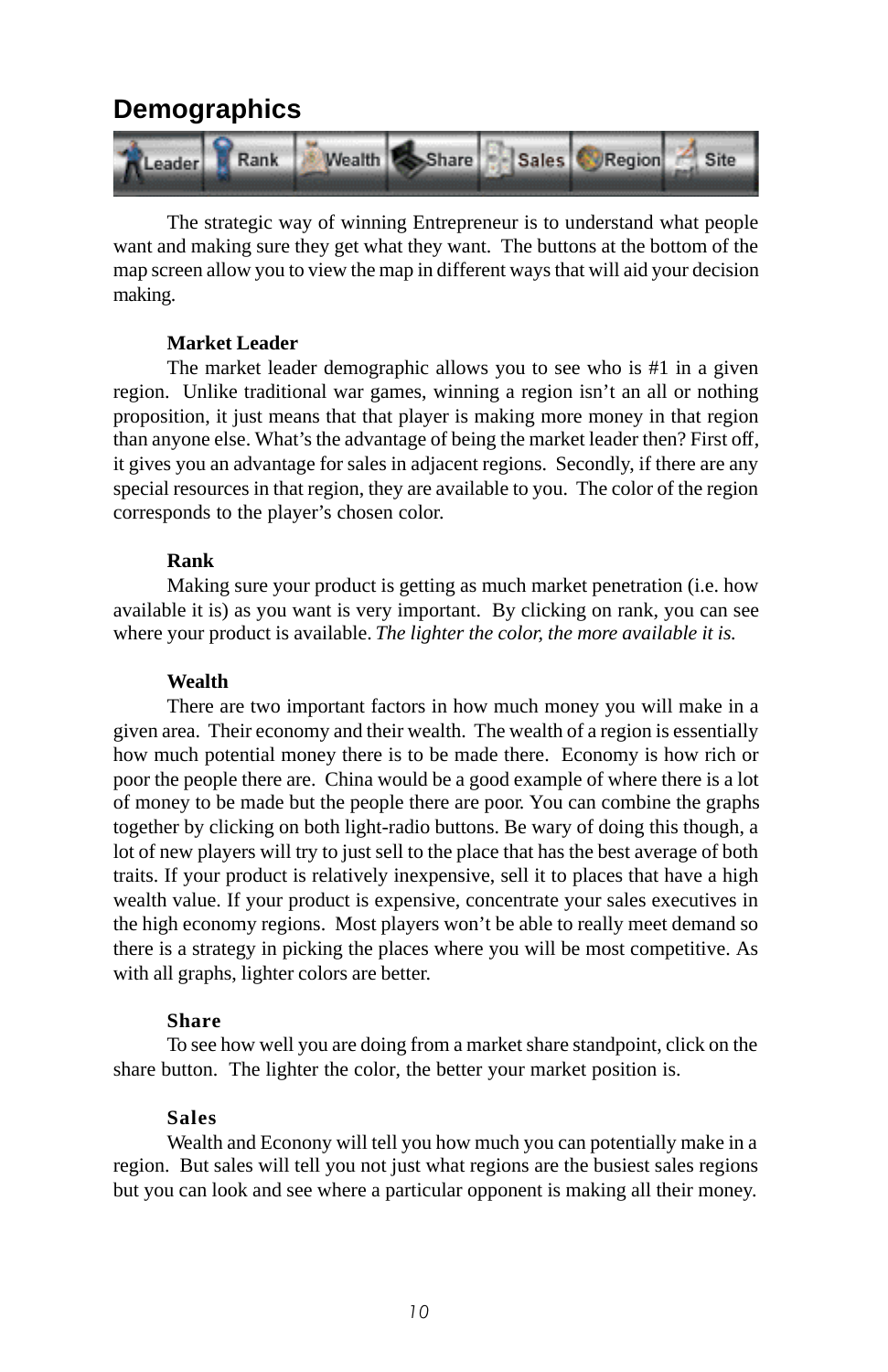#### **Region**

<span id="page-10-0"></span>Possibly the most important demographic in the game, the region will tell you what traits they value the most. The longer the bar, the more they care. For example, let's say you're general motors and the computer player is Ford motor. Your car has a great engine and thus is a high performance car but is somewhat weak on its styling. If you're trying to sell to a region that values styling and Ford has a product that is higher in that trait, they'll probably sell better even if their product is somewhat more expensive. You can use marketing campaigns to improve the perceived styling of your product (which will help) but this only goes so far.

#### **Site**

When it's time to build a site you need to decide what you plan to do there. The quality of the regional labor can greatly affect the productivity of your site. Regions with a high labor value will allow you to manufacture products faster. Similarly, regions with a high engineering and marketing score will yield better employees of that type. The recreational value, believe it or not, is possibly the most important trait since that indicates how nice of a place the region is. The nicer the place, the easier it is to keep your good employees and keep morale up. The cost of living affects how much your employees cost. These attributes can make up to a 30% difference in your productivity so pay heed to them.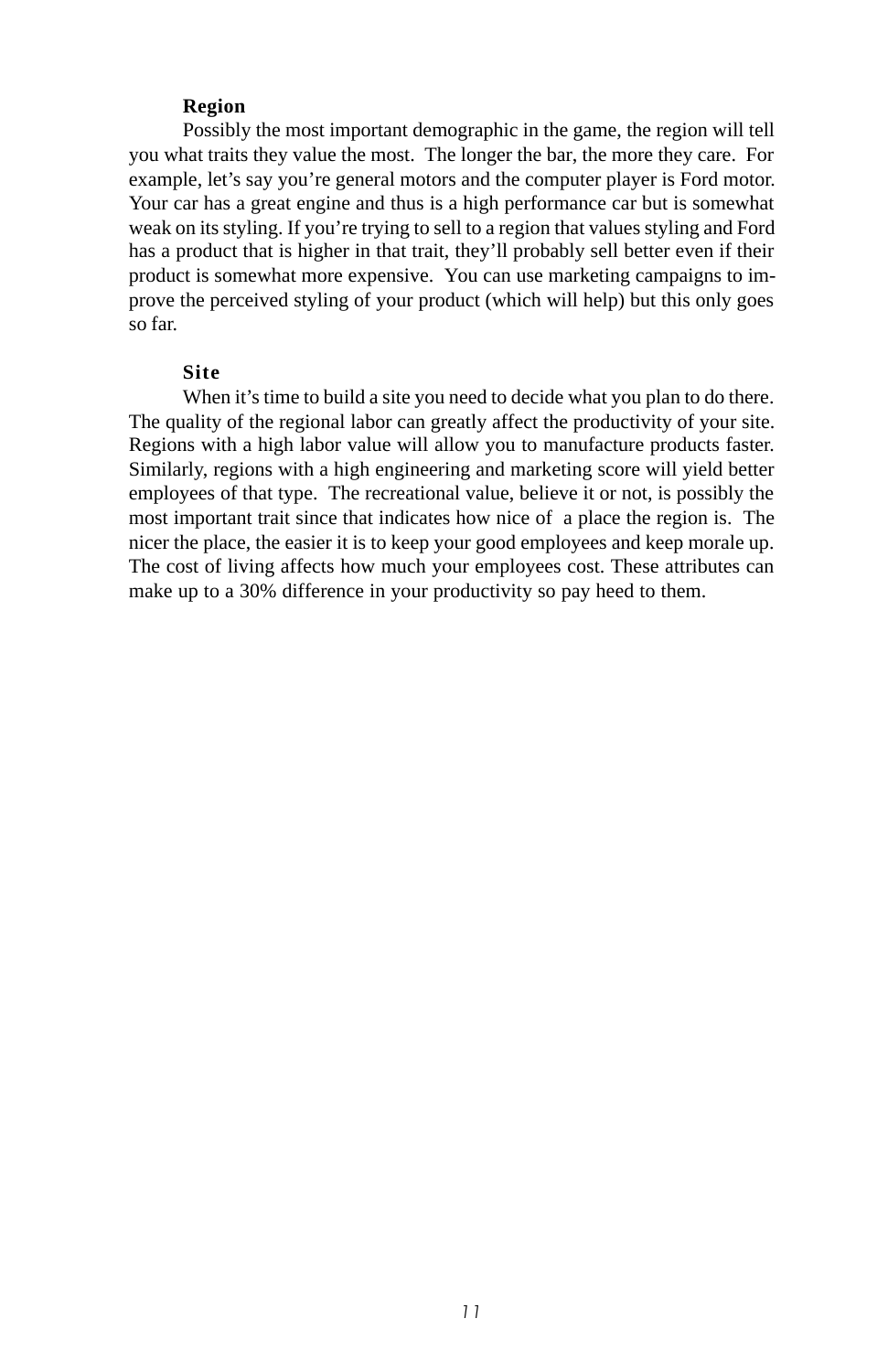# <span id="page-11-0"></span>**Units on the Map**

**Sales Executives** Your sales executives are essentially the economic version of your armies. They are the ones who make sure your products are available in the region they are in and 2 regions out in every direction. When you click on your sales executive (the one that has your color), it'll say "Yes?". By right-clicking on a destination region, your sales executive will move to that destination. Choosing where to move your sales executive is crucial to your success. Use the demographics screens to determine the best place to move your sales executives. Your company automatically gains a new sales executive at the beginning of the year if your company has grown enough in revenue. You can click on your opponents' sales executives to get an idea of what they are selling and how much they are pricing it for. The market penetration that sales executives give does not come instantly. It takes 3 years for you to gain full market penetration so don't expect to jump into a region with the wonder product and begin making the big sales.

#### **Marketing Campaigns**

**Marketing Campaigns behave as the "commando" troops for your com**pany. You send them to regions of the world that you feel you absolutely must control. To use one, simply click on one and send it to where you want it to go by right clicking on the destination. You create marketing campaigns by building a marketing office and hiring marketers to create the campaigns. You can hit F1 for details on each unit.



#### **Your Site**

The minitature version of your office site on the map is where you have a site. You can build new sites by clicking on the "build" button. Each new site costs more to build than the last one (due to higher overhead of intersite communications). The small stick-like buildings on the map that are colorcoded represent your opponents' sites.

#### **Enemy Sites**

Your competitors will also of course be building offices and factories. When you see a little flag in a region, that means an opponent has an office site there.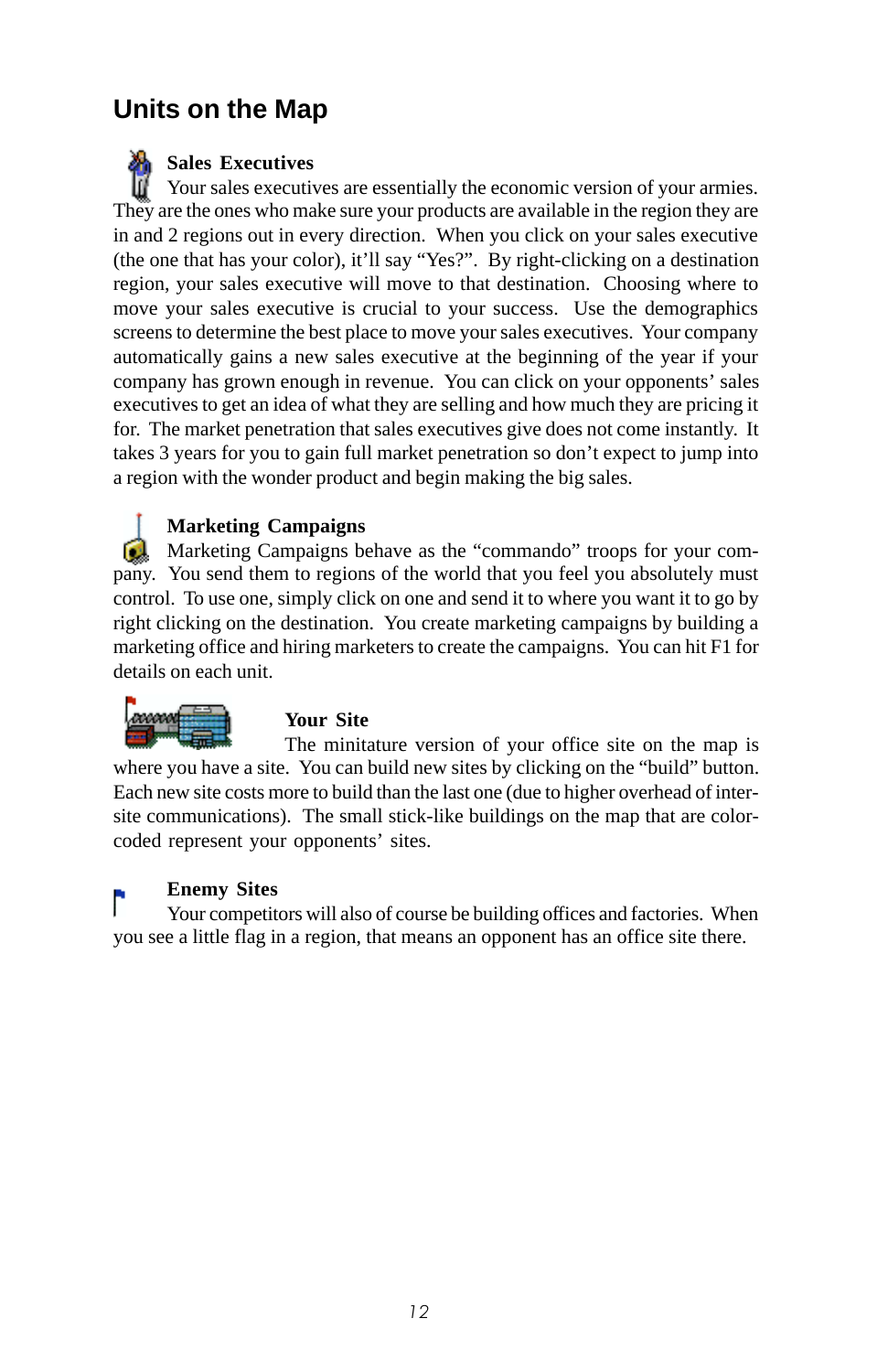### **Mini-Modes**

#### **Bonus**

The Bonus button will remind you of how much of an advantage each company has in a given region due to adjacencies. If you think you should be winning in a given region, this is a good piece of data to look into.

#### **Build**

The Build button will give you the option of constructing a new office site in the region currently hightlighted.

#### **Share**

The share button gives a stastical analysis of supply and demand for all of you and your opponents' products. Keep in mind these are number of units demanded and sold. Region ownership is based on revenue generated so if you are selling a product for \$1000 and your opponent is selling his for \$2000 you must sell over twice as many units to be #1 in the region (not to mention that region ownership is based on the past 52 weeks).

#### **Units**

The unit button will list the units currently in the region.

### **Command Buttons**

The command buttons take you to the various screens in Entrepreneur. **Site**

The Site buttons takes you to the site screen from where you can build new buildings as well as hire/fire employees.

#### **Produce**

This will take you to the production screen from which you can set your prices and see what the supply and demand of your products is.

#### **Marketing**

Once you build a marketing office, the marketing button will appear. This button will take you to your marketing office from which you can create marketing campaigns.

#### **Research**

Once you build a research office, this button will take you to your research center which allows you to improve your products.

#### **Graphs**

This button will take you to a line graph of how your income has increased over time versus your competitors. This button takes you to a pie chart graph which shows where your money is being spent.

#### **Logs**

This button will let you know what direct action cards have been played on you recently.

## **Navigating the map**

To get around the map, you can move your mouse to the edges of the screen. OS/2 users running the windowed version can move their mouse to the edges of the window to get the map to scroll. You can also navigate around the map by clicking on the mini-map on the top right hand side.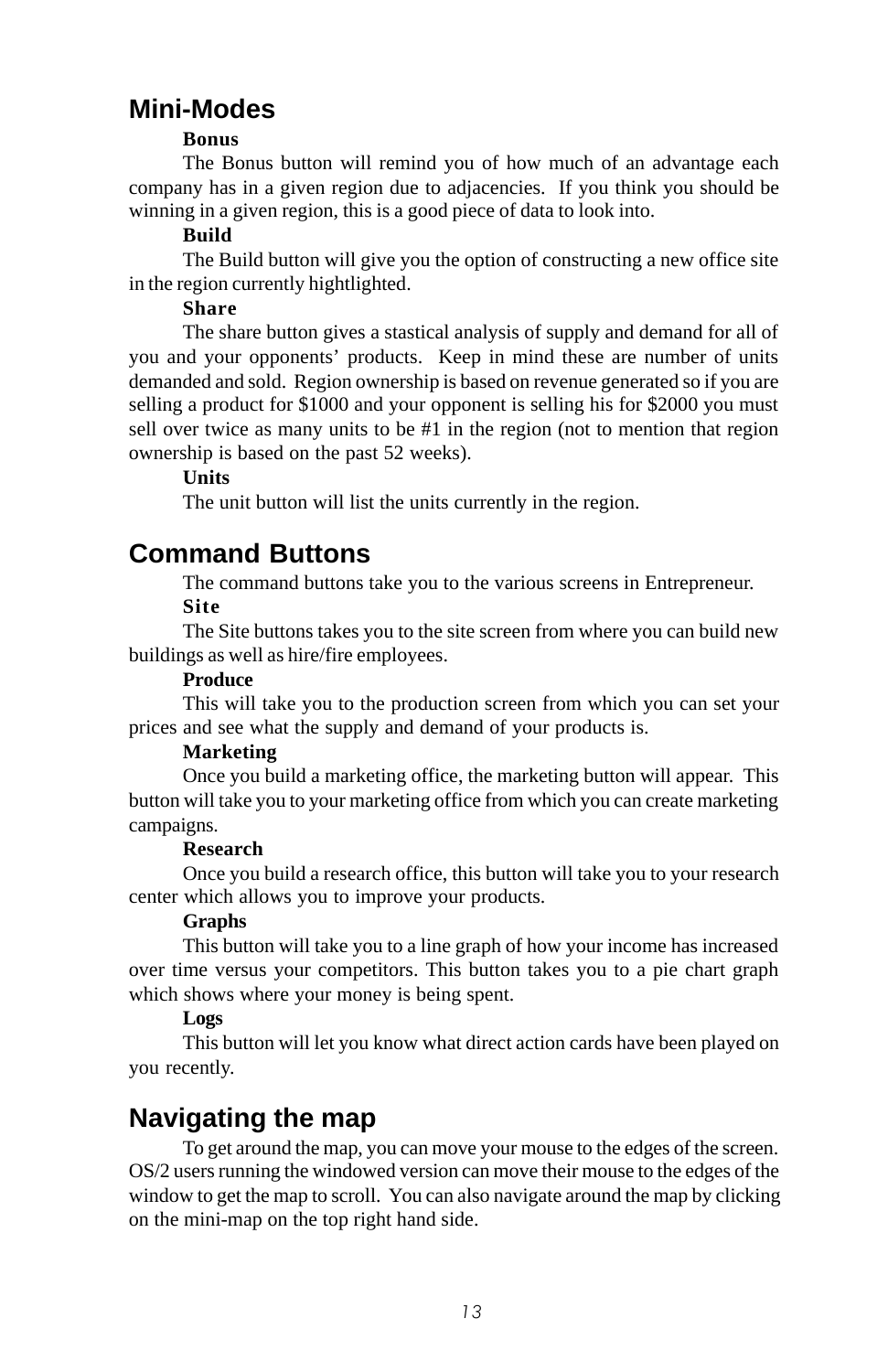<span id="page-13-0"></span>How much money you have. Keep an eye on this.

# \$159,653,200

This is the market share bar. Your color on here represents how much (out of 100%) of the world's market you have. When someone has more than half of it, you should worry!

> The Bonus mini-mode lets you know how much of an advantage you and your competitors have in a given region.

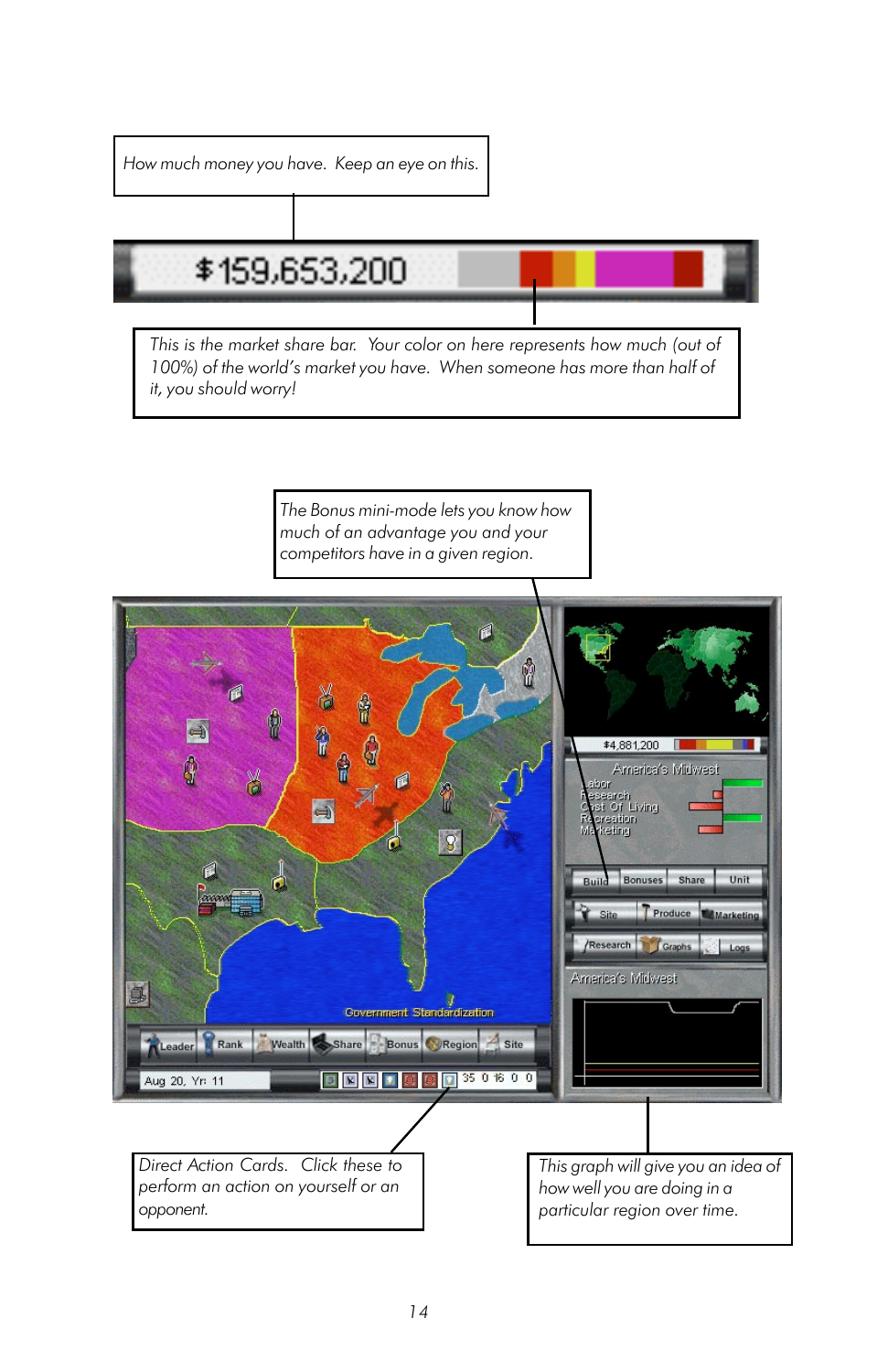# **Your Office**

# **Building Up Your Site**

Your office site is where you build up the infrastructure necessary to conquer the world. By clicking on the blank areas and then pressing the upgrade button, you can (if you have enough money) build new buildings or upgrade existing ones in order to increase productivity and make room for more employees. At the bottom right you can see your morale. If you go in debt, company morale will start to go down as people begin to worry about their jobs. If your morale goes to 0, you go out of business. Not being the market leader in the region your site is located will also lower morale. Luckily, you can improve your morale by building recreational buildings (or at the very least making sure you build in a decent recreational area).

This section will discuss the various buildings.

### **Factories**

Your garage (which can be upgraded to a factory and beyond) is where your

products are manufactured. By single clicking on the building, you can hire and fire employees by adjusting the slider control. The little red area on the left (where you hire/fire employees) displays the minimum number of employees you have to keep on hand to function. If you double click on a building you are taken directly to that building's screen (if applicable).



# **Sales Office**

Initially, your site will only be able to sell to the region that it is in. In effect, your office site will behave like a non-mobile sales executive except it only sells to the region it is in and not the surrounding regions. Sales offices will increase the radius of sales. Each upgrade to the sales office increases the radii of surrounding regions to which you can sell without a sales executive (up to a maximum of four regions away).

## **Research Office**

Your research office is where products are improved as you invent new technologies to introduce to your products. By single clicking on it, you can hire/ fire engineers by moving the slider on the left side of the screen. Double clicking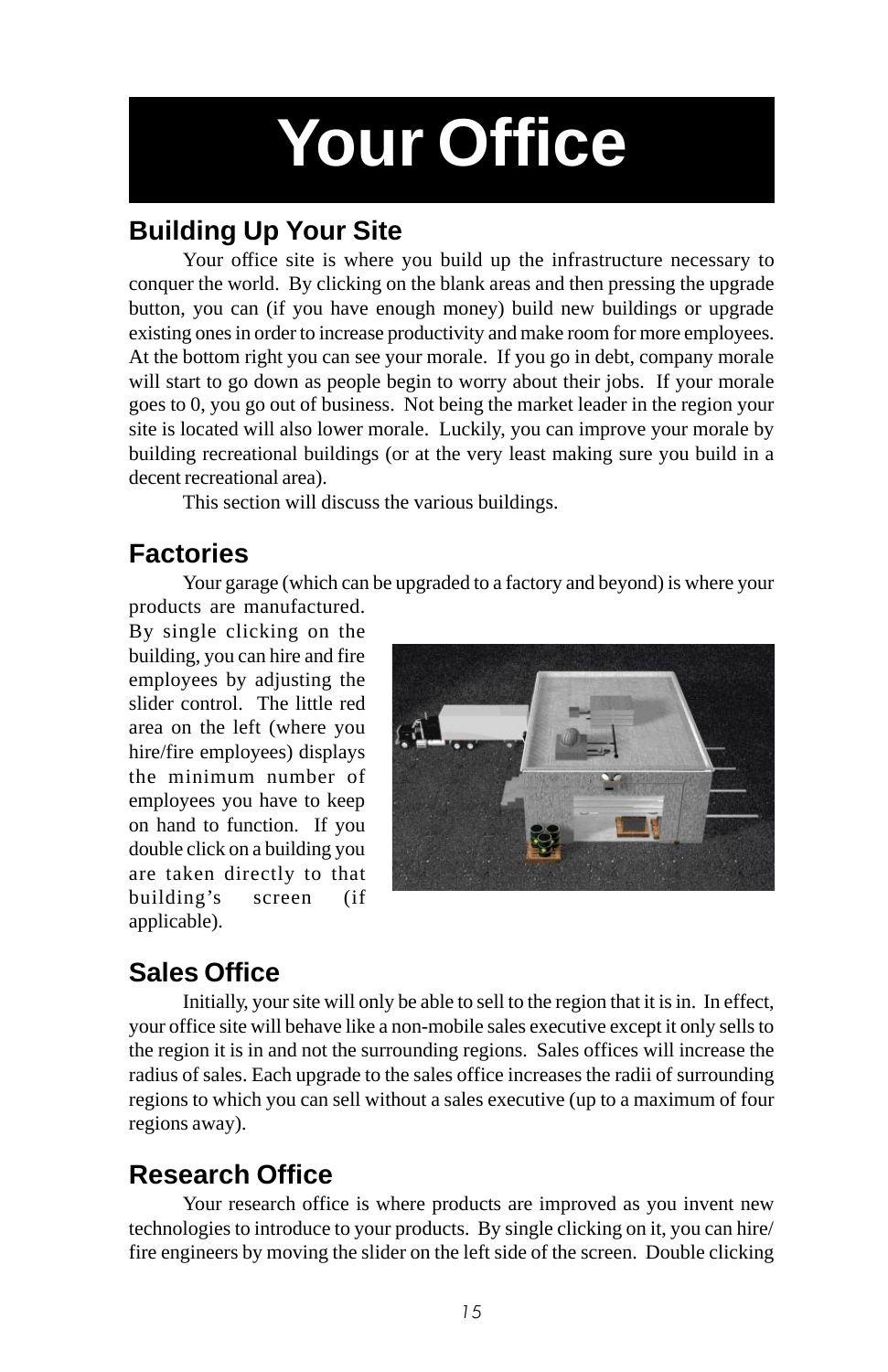<span id="page-15-0"></span>on the building will take you to the Engineering screen.

### **Marketing Office**

By building a marketing office, you gain the ability to create marketing campaigns (after hiring marketers of course). As you create marketing campaigns, the number of marketers necessary to maintain that campaign increases. Double clicking on the building will take you to the Marketing screen.

## **Happy Fun Land**

Recreational buildings you create allow you to increase morale at your site. Though the buildings may seem expensive, this is quickly offset by the gains in the productivity of your workers. And remember, do not taunt Happy Fun Land!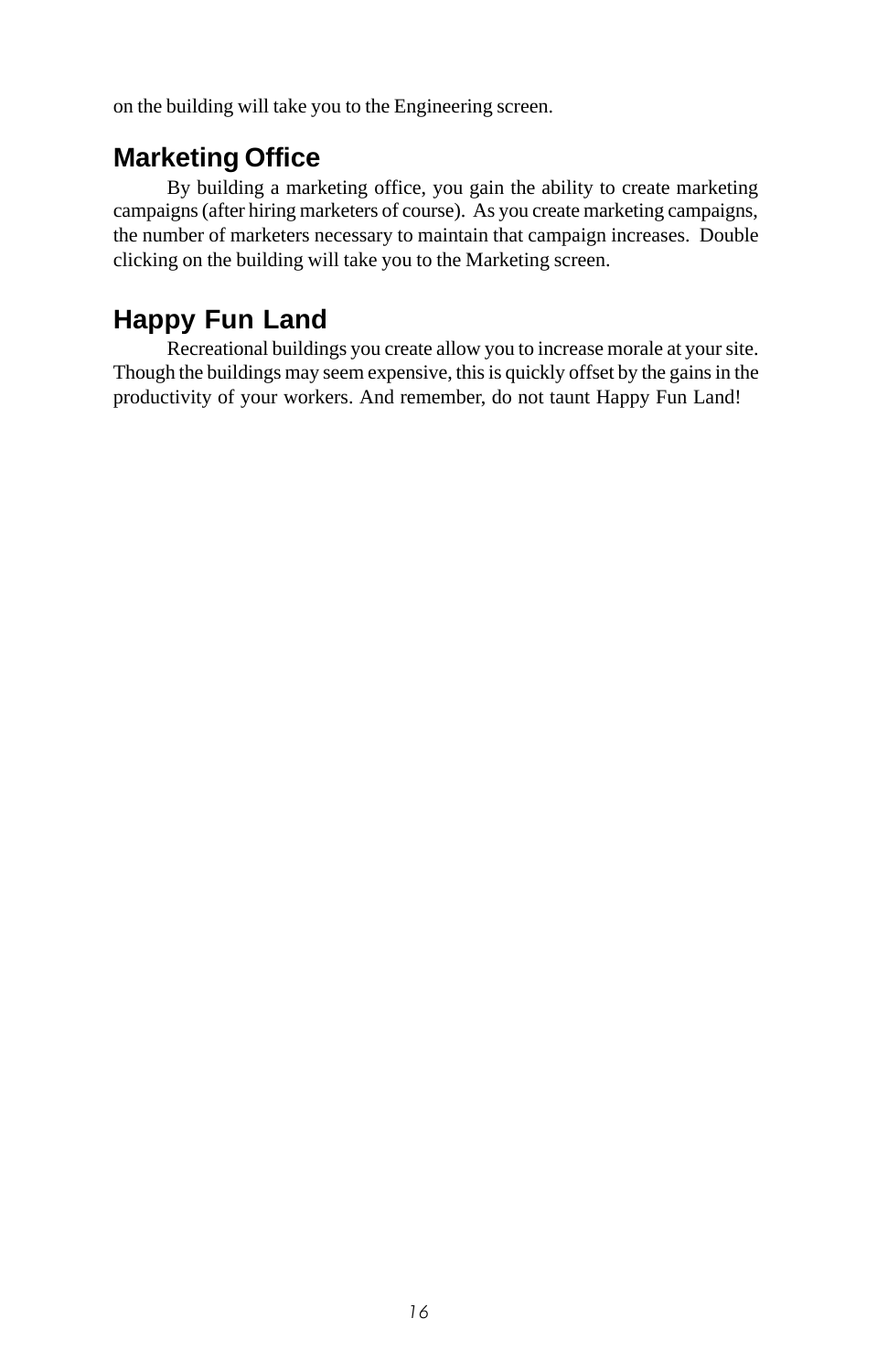# <span id="page-16-0"></span>**Manufacturing**

# **Meeting Demand**

There are two basic ways of meeting demand: Hire or fire employees or modify your price. The Manufacturing screen allows you to analyze the demand of your product and change prices. By double clicking on the labor points button at the top right of the screen you can return to the site screen.

# **Pricing your Product**

The entry field on the right allows you to change your price. Simply enter the price you want and press the [Enter] key to make the change official. Be careful with this as you need to make sure you have enough gross profit to cover your expenses. The gross profit of your product is merely how much it takes to build it and does not take into account labor, marketing, engineering, or other costs.

# **How to hire/fire people quickly from this screen**

If there are any flaws of the user interface of Entrepreneur, this is it. You cannot hire or fire employees on this particular screen. The manufacturing screen's only user input is in changing the price of the product which will allow you to observe changes in demand.

But there was a method to our madness, we wanted to discourage people from using the hiring and firing of employees as just another slider. If you're

grossly not meeting demand or grossly over producing, then adjusting your labor force makes sense, but if you're close to matching demand, then modifying the price makes the most sense.

The user interface does allow you to quickly go back and forth to the site screen - - where you do hire/fire employees. Double-Click on the top right hand button that lists how many labor points you have and you'll return to the site screen. From there, you can change your labor



force and then double click on the appropriate building you want to go to.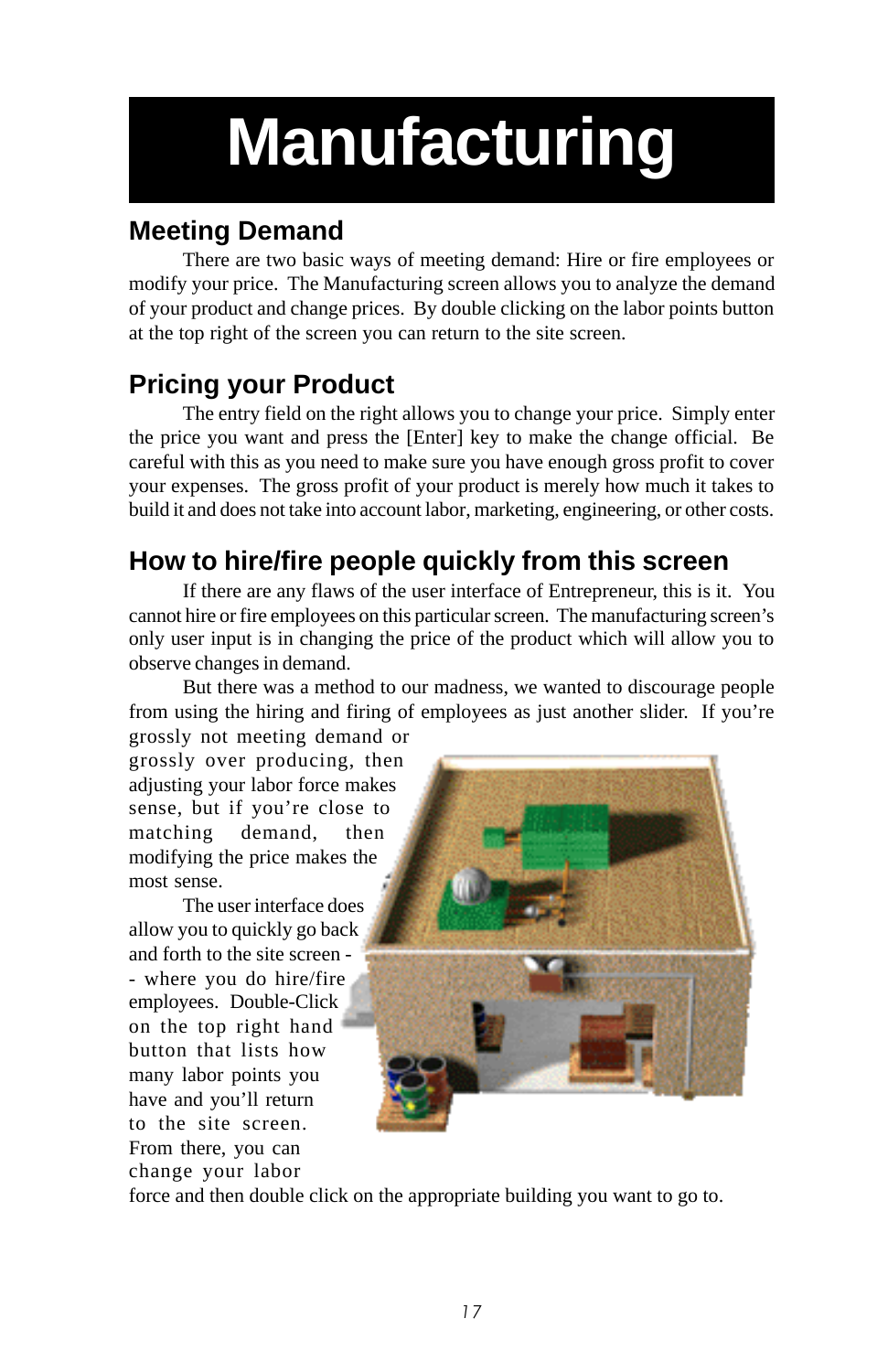# **Engineering**

## **Engineers are people too**

The Engineering screen is easily the most complex of the screens in Entrepreneur. There is a lot of data to digest on this screen. You can return to the office site by double clicking on the engineer points button on the top right of this screen.

# **User Interface Basics**

The basic concept of the engineering screen is to improve the traits of your product. Your product is made up of different components with each of them adding different levels of quality to your product. For example, in the computer market, the CPU is the most important factor in determining the performance of a computer while the video card adds some but not nearly as much to the overall performance of your computer.

To improve a trait, first make sure you've hired engineers, next move the sliders on the bottom to the right. The more you move the slider, the better that trait will become but the longer it will take to get there. There is considerable overhead in starting up a project so the longer the bigger the improvement, the greater the efficiency. Of course, keep in mind that a 5 year project won't do you any good until the 5 years are up by which time you could have the best product but be out of business.

# **The Sliders**

As you move the sliders, you'll see a red color grow behind that slider and others. This represents where research is occurring. Different traits are related to other traits in different ways. It was decided that instead of having

the related sliders move to the left as you moved the one you were on to the right, we would assume you would want to try to keep the traits of the others the same. However, if you move the other sliders to the left which have red on them, your research time will decrease.



Normally, it is the price of the component that

will tend to want to increase. If you increase the cost to manufacture, you usually can bring down the time to research. Similarly, in the computer market, you can improve ease of use on your OS by decreasing the performance requirement on it.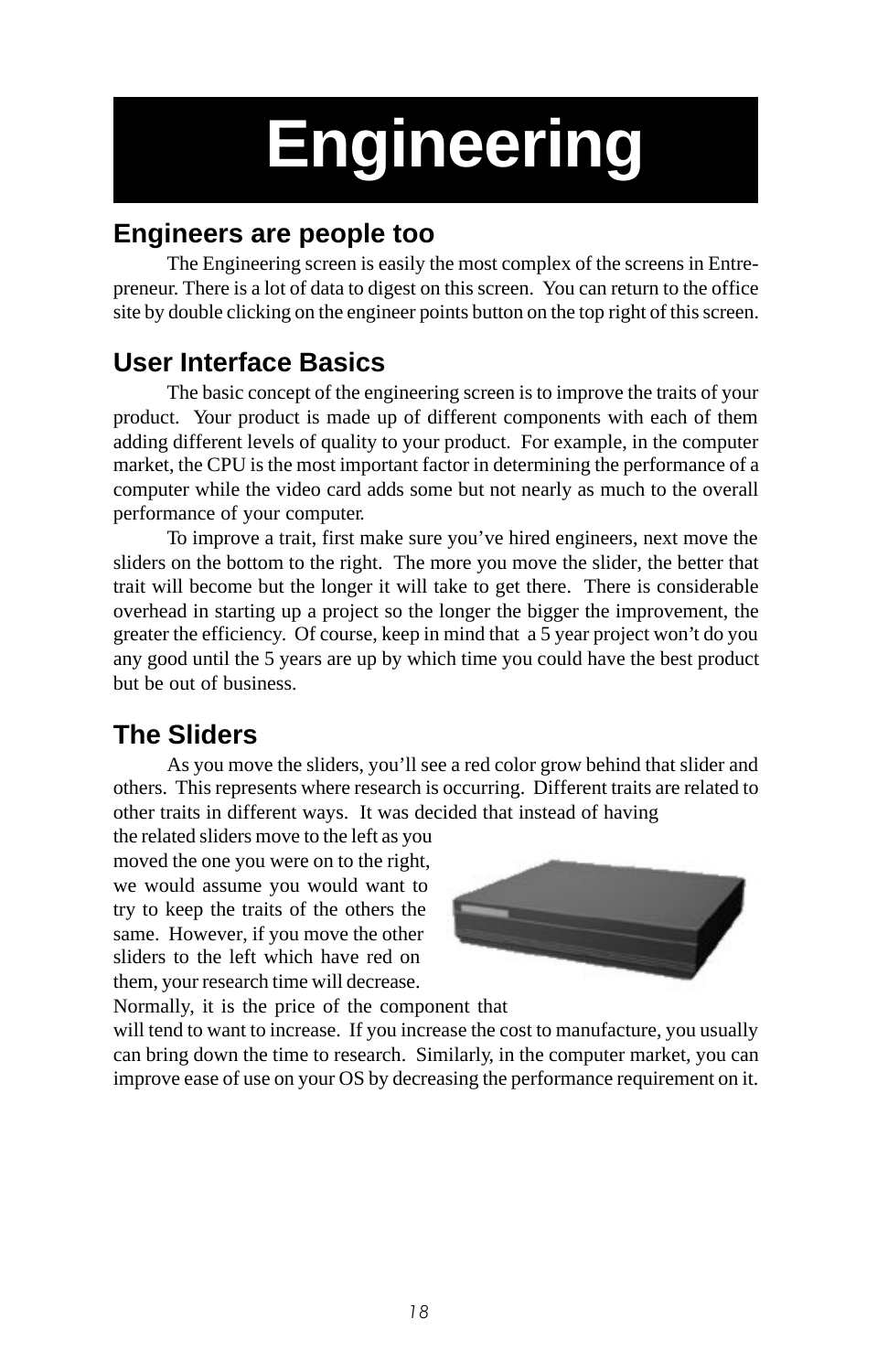## <span id="page-18-0"></span>**The Research Queue**

No one wants to have to keep coming back to the screen every few minutes so a research queue was created. As you improve your product, you add it to the research queue. You can remove products from the queue as well as move them up or down in the queue.

## **Space**

In most markets, there is a limit of how much stuff you can cram into the container. Sure, you'd like the make the world's most powerful computer and stuff it into a laptop sized container but in reality you can't because of the size of the components. The bar across the middle of the screen represents the space of your product. There are 3 colors (actually 4 if your components use up too much space) to keep in mind. The red color on the left is how much space that particular component is using (if any). The yellow is how much space the components together are using. The green is how much space the product's container (the case in the PC market) has available. If you want to decrease the size of your container, you'll need to put some research into minimizing the space of your components.

## **Other Traits**

In some industries, you can also modify the actual container the product is in by clicking on the actual product. In the computer industry, for example, you can click on the computer itself to change what type of case it uses. The smaller the case, the higher the aesthetics value is. Look on the left side of the screen to see how your product is doing overall.

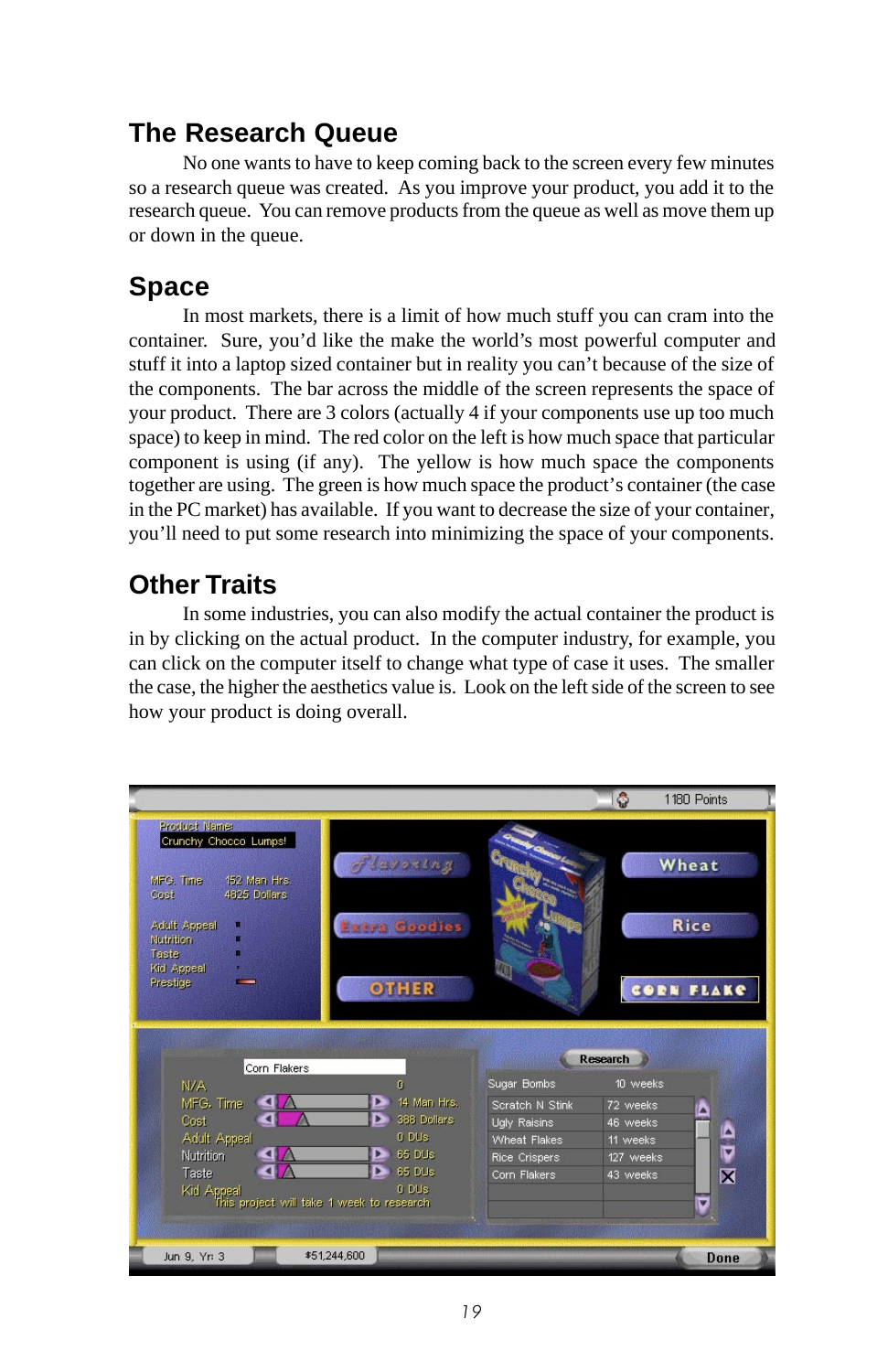# **Marketing**

## **Marketers aren't people (well, okay, maybe)**

In essence, marketing is about controlling perception. The marketer believes that perception is reality. However, if you ever spoke to a marketer, he or she would likely say that their job is "educating the public". The perception is reality mantra turns out to work pretty well in practice. For example, in the PC industry some years ago, the Intel Pentium chip had a floating point bug that caused calculation errors in extremely rare cases. In practice, no one ever saw this problem or would be affected by it (or at least so few people that it didn't matter). Unfortunately for Intel, they lost control of perception which rapidly create a

scenario where Intel ended up giving a free replacement to anyone who asked in order to maintain the perception that they aren't a bunch of greedy corporate types.

Car commercials rarely focus on what the car actually does. Instead, they try to create manage the perception of what type of person uses the car. Every market has its own style of trying to manage perception but when it gets right down to it, it is perception, not reality that is being manipulated.

Entrepreneur works the same way. On your site, you can build a marketing office. When you hire marketers, they add marketing resource points to your company's resource



pool. You use these resource points to create marketing campaigns from this screen. But here's where things get tricky, when you create a marketing campaign, it doesn't just go off and do its own thing, you have to keep marketers on that particular campaign. In other words, as you create campaigns, some of your marketers are used up in maintaining those campaigns leaving fewer to create new ones. Eventually, all your marketers will be used up in maintaining your existing marketing campaigns leaving not free ones to create new ones. At that point, you either have to build more marketing buildings to hire more marketers or kill off some of the marketing campaigns already in play.

The number of resource points you have is based on how many marketers you have plus other factors that affect the productivity of your marketers (such as morale). You cannot fire the marketers that are maintaining your marketing campaigns so if things get bad for your company, you'll need to terminate those campaigns first and then downsize those marketers!

When you decide to create a marketing campaign, you have to decide what kind of campaign to create -- a positive one or a negative one.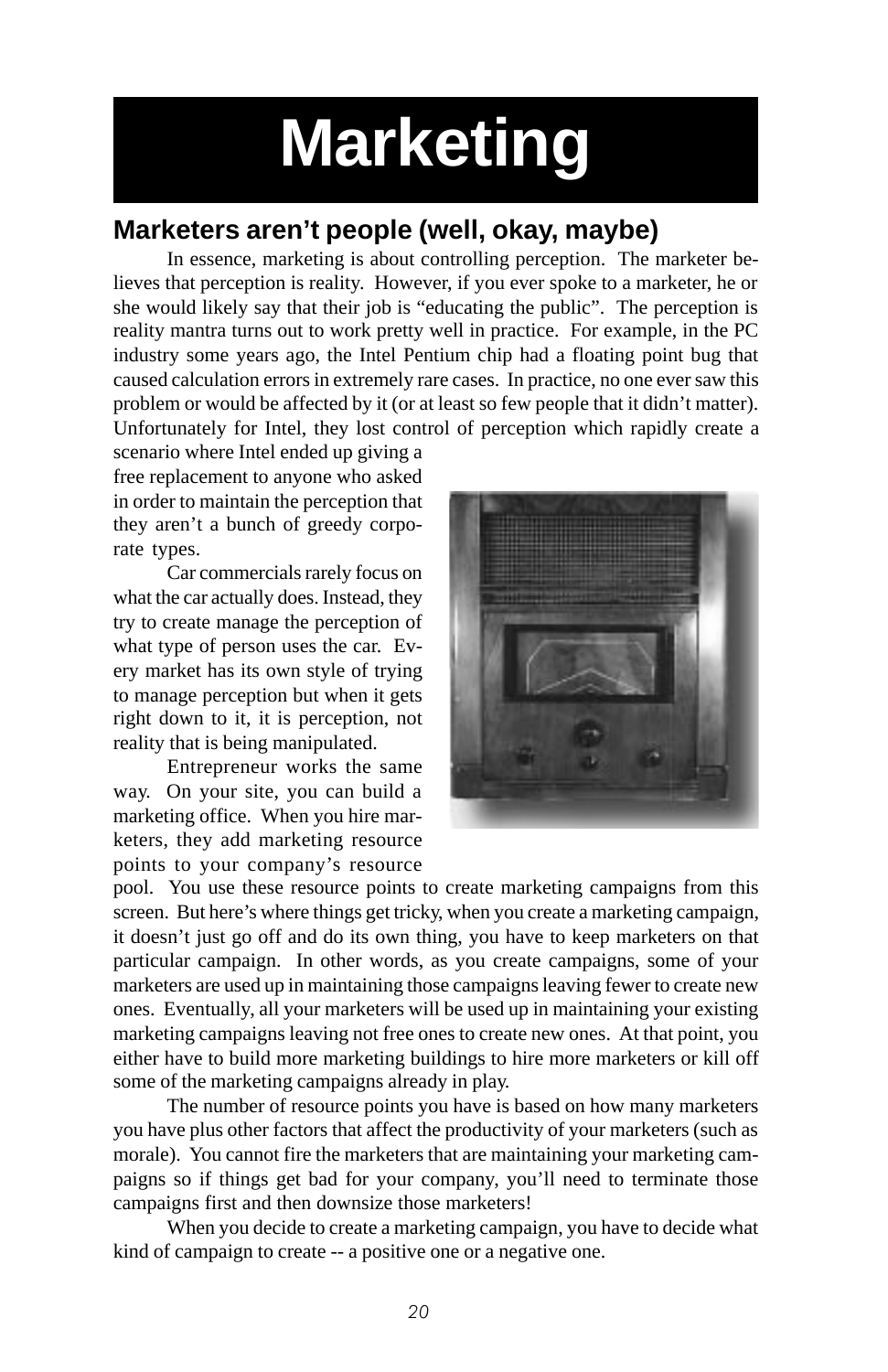## <span id="page-20-0"></span>**Positive Marketing Campaigns**

Positive marketing campaigns are the most common and least-risky to do. In essence, they are campaigns designed to improve the perception of a given quality of your product. Of course, there are different levels of marketing campaigns. Each level is more powerful than the last but more expensive to create and maintain.

To get access to the higher levels of marketing, you have to upgrade your marketing building. Negative marketing campaigns require one level higher of an upgrade to create than a positive one.

# **Negative Marketing Campaigns**

Negative Marketing Campaigns are more powerful than positive ones but also much riskier. With a negative campaign, you target a specific competitor and depending on what level the marketing campaign is, damage the perception of that opponent's products. The risky part is in the fact that you're not actually helping yourself, just hurting a specific competitor. If you pump enough money into a negative campaign, you can eliminate your opponent in a region of the world. But if you're not the #2 company in that region, that competitor is merely replaced by another.

# **Strategies for Marketing**

While entire books have been written on this topic, in Entrepreneur, it is effective to use your marketing campaigns like you would commando units. Send them to regions that you feel you strategically must have. Whether that be regions in which you have offices in, regions that have special resources that your direct action cards require, regions that are very wealthy and economically strong, or enemy regions in which you want to hurt your enemy's morale, the decision is up to you.

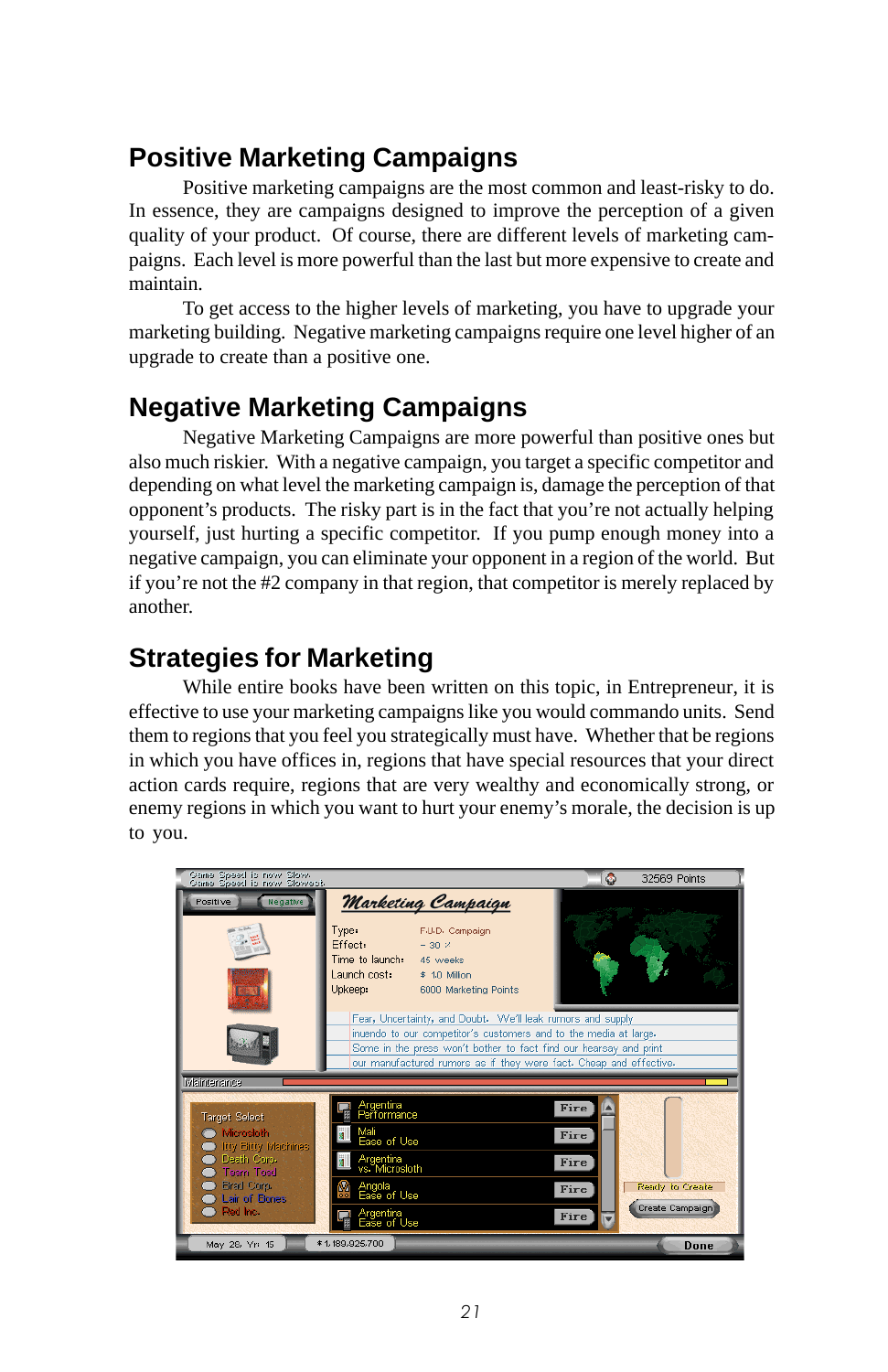# <span id="page-21-0"></span>**World Events**

## **Losers sure are lucky!**

Well, at least they are in Entrepreneur. A typical Entrepreneur game may last 20 to 30 game years. During that time, a lot of important world events may occur that will affect the course of the game. Strangely enough, events tend to work to help the company that is in last place or hurt the companies that are leading. A typical example would be an economic recession that seems to be at its worst in the regions that the leader is making the most money. An economic explosion, on the other hand, would seem to take place more often than not in regions where the companies that are hurting are still leading in.

There are lots and lots of different events that occur in the game and many you won't see until after playing the game for many months. Some events may just give government grants to a particular player (which is a pretty straight forward monetary transfer) all the way to more subtle ones such as an explosion that takes out one of your buildings.



22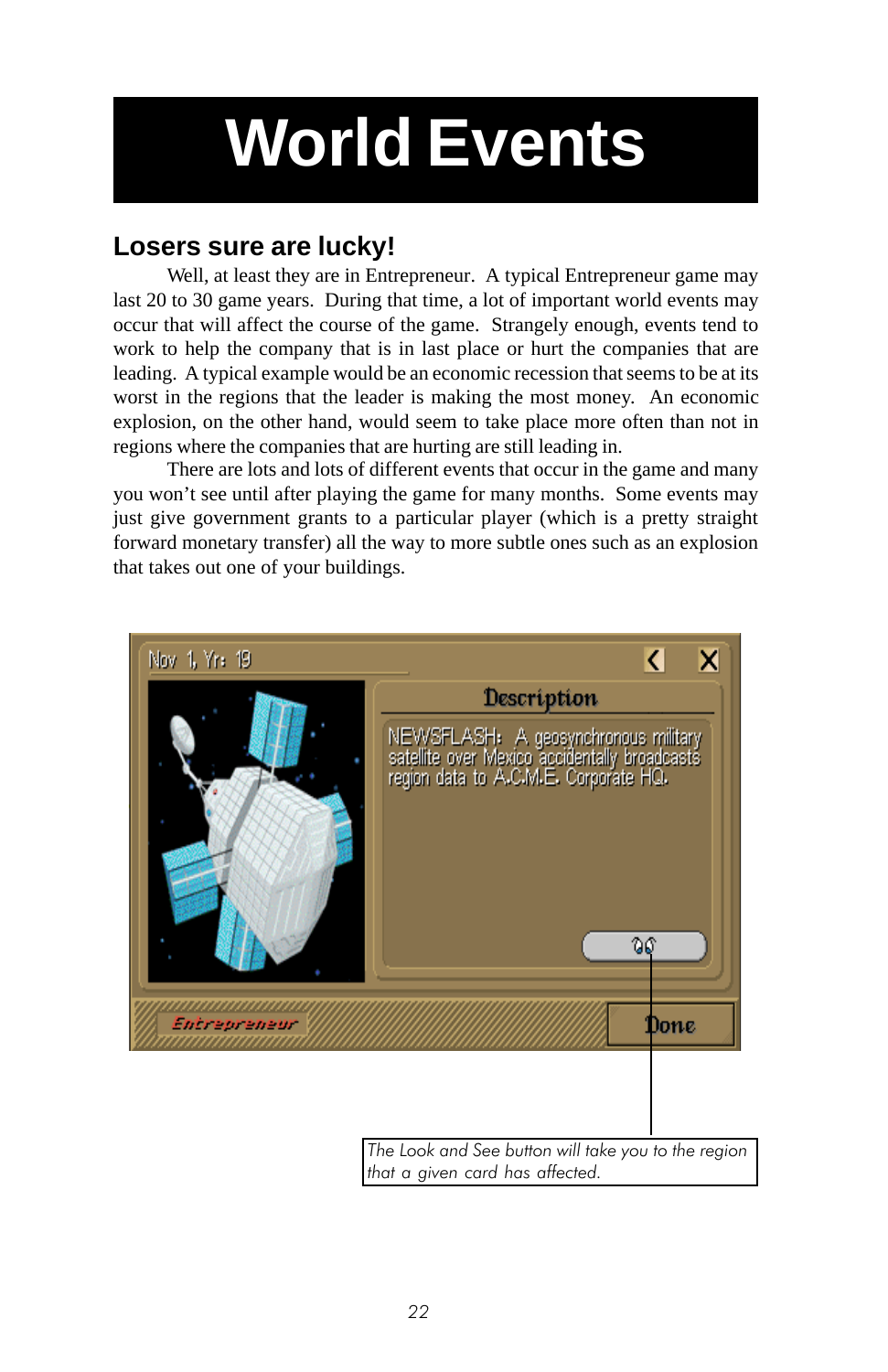# **Direct Action Cards**

## **Doing unto others as you wouldn't want them to do unto you**

No game or simulation can simulate 100% what the real world behaves like. Entrepreneur is a corporate conquest game that tries to favor action over having too many "realistic features". For example, in the real world companies routinely try to lure away key executives from their competitors. This has a devastating effect on the competitor since "brain drain" is major reason for a company to lose its competitive edge. But in a game or simulator, how does one go about simulating this? Do you have a game screen that takes you to a special "Trip to Seattle on the corporate jet?" or a list box listing all the different gifts and signing bonus's you could give to a potential executive to get him or her to leave your competitor? And if you did put all this into a game, would you not then open the door to others features that many would consider just as relevant such as buying up other companies, government grants, lawsuits, patents, etc.?

Entrepreneur's answer to all this comes in the form of Direct Action Cards. In a nutshell, here's how they work: Each card allows you to do a specific task in the game. To use that card, you must be the market leader in regions that have special resources (the regions with the resource icons on them). At the top of the

card, you can see what resources this card specifically needs.

The types resources the card requires to use will depend on what type of action the card does. For example, exploiting child labor would require you to be the market leader in a red \$ region which signifies that it is a very poor region of the world.

Resources required. Grayed out ones mean that is how many you need. The number represents the bonus number you have (i.e. extra resources -- higher the better).



You begin the

game with 3 Direct Action Cards. At the beginning of each year you will receive a new direct action card up until you obtain 7 (after which you won't get any more until you have used some).

At the beginning of each year, the regions with special resources that you are the market leader in go into your resource pool. When you have enough resources to use a card, it will light up and allow you to use it.

Be careful how you use the card, however. If you're in the lead, for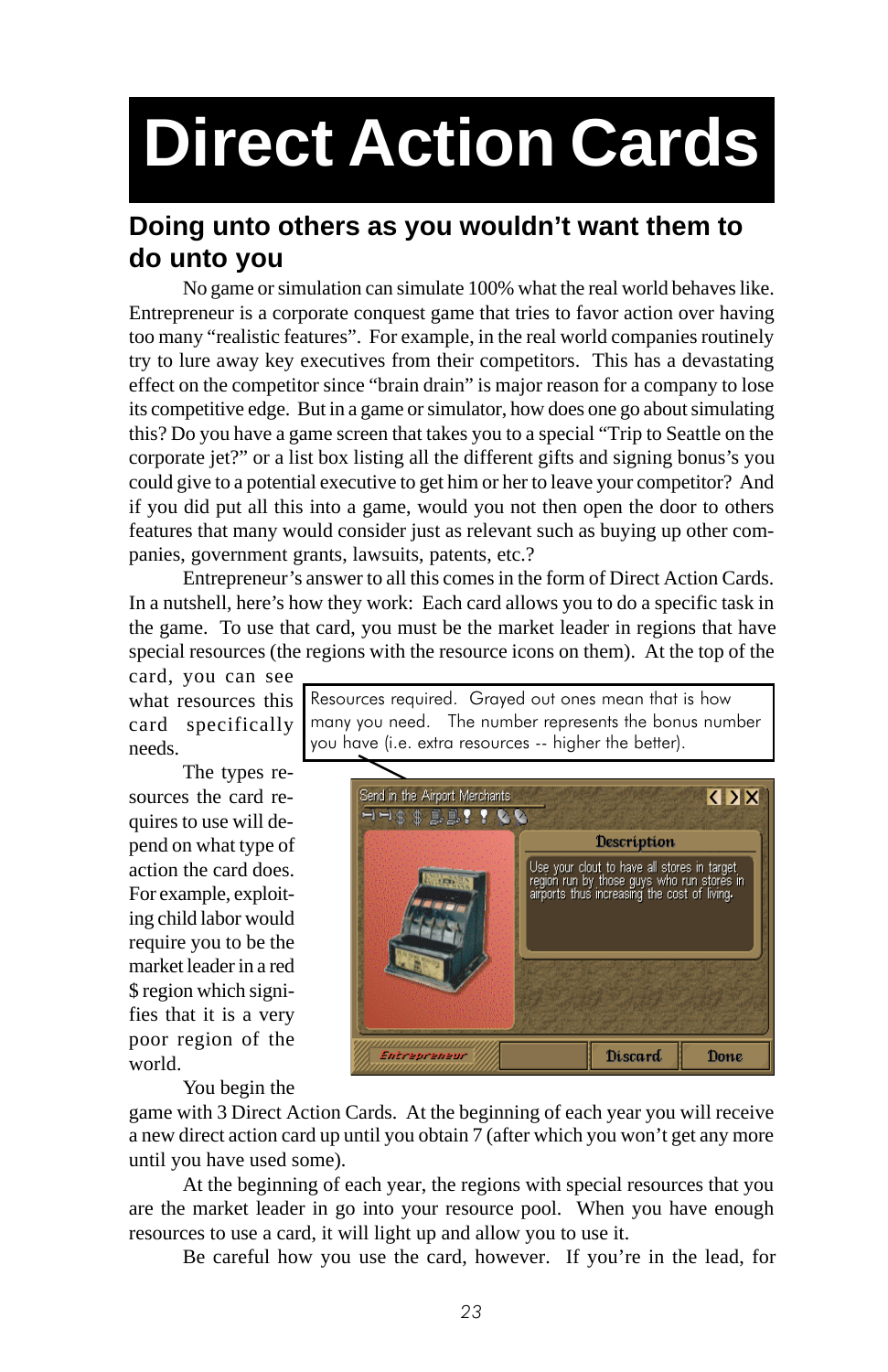<span id="page-23-0"></span>example, you probably don't want to use cards that your opponents will get afterwards.

If you're losing, your best bet is to try to pick on the winner if possible.



This region has a resource. If you're the market leader, it will go into your resource bank at the end of the year.



This region has a media center resource.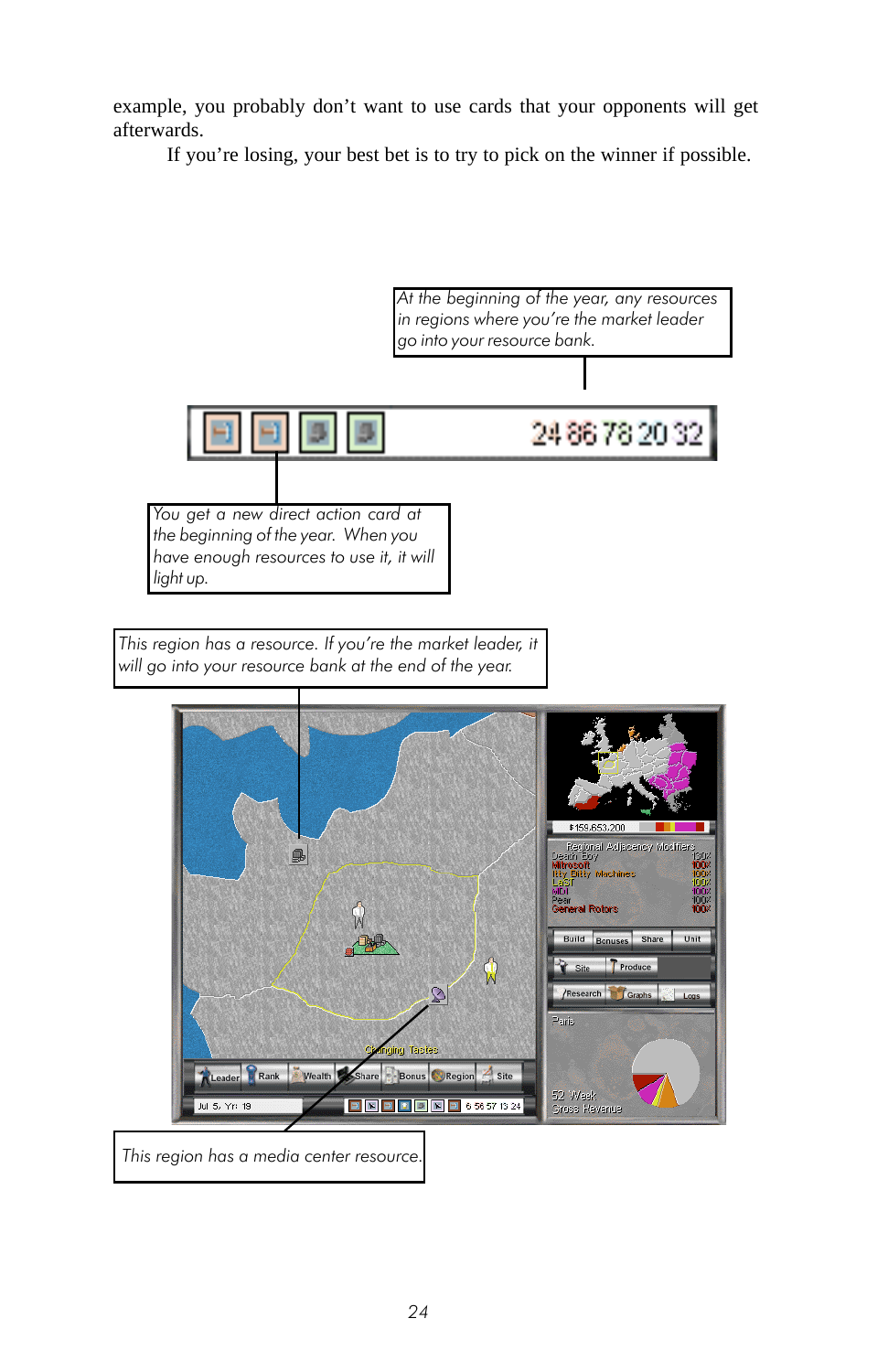# <span id="page-24-0"></span>**Keyboard Help**

**Key Function**

Esc. Options Screen F1 Help Screen F2 Context Sensitive Tutorial F3 Sales Statistics F5 or Ctrl-W World Map Screen (main) F6 or Cltr-S Site Screen F7 or Ctrl-P Production Screen F8 or Ctrl-M Marketing Screen F9 or Ctrl-R Research Screen Tab Send message to other players. Pause **Pause Pause** the game + Speed up game Slow down game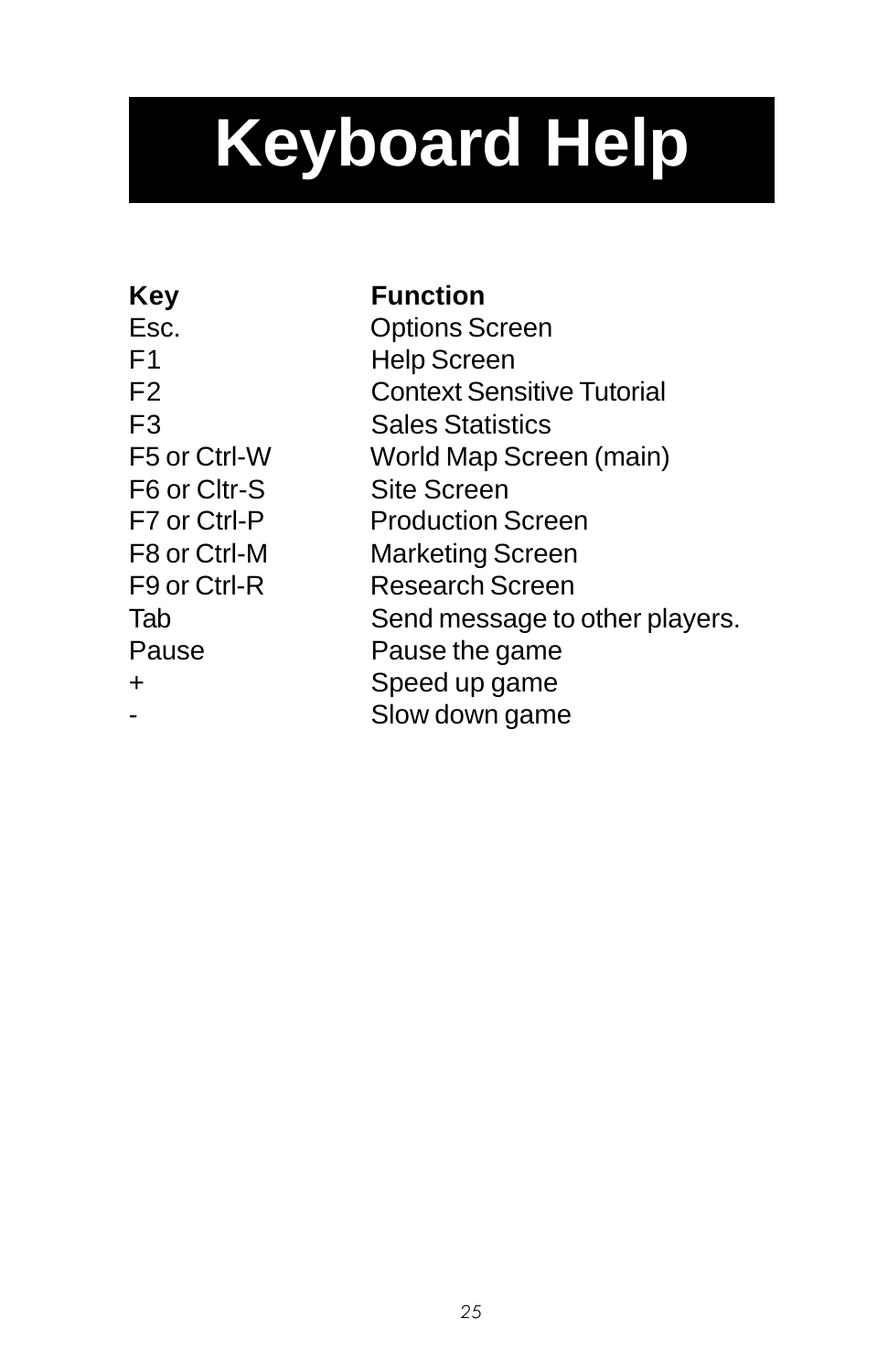# **www.stardock.com**

# **Getting Updates**

While we do not expect that you'll need any updates to Entrepreneur, you may want to take advantage of the free updates that Stardock will provide over the course of your use of the game.

At http://www.stardock.com you'll find lots of add-ons, links to user based web pages and a lot more!

# **Technical Support**

Technical support can be found by emailing support@stardock.com. There is a website interface for sending in queries that will allow you to obtain the fastest response times:

http://www.stardock.com/techsupp/preport.html

# **Common Problems**

*My Mouse is moving very jerky on the screen!*

If you're running Windows 95 or NT, your graphics card may have limited DirectX support. To get around this, run Entrepreneur with the MOUSE parameter:

c:\program files\ent\>entw mouse

or you can simply type "mouse" (no quotes) into the parameters field in the Entrepreneur properties from Windows.

*Stardock.net just hangs (or gives an error) when I click on it!*

Sometimes the Internet has a hickup where certain servers are not available for periods of time. Just try again later. You can also try pinging ent.stardock.com and see if there is any response.

*My music begins to skip and then the game seems to freeze when I'm playing an Internet game!*

If latency gets bad enough, your send buffer will get full. Hit the pause key and wait for everyone to catch up before continuing. Try playing the game at a slower speed (using the  $+$  or  $-$  key).

#### *My Internet performance is just terrible!*

Make sure you're not running something in the background. Also, if you are running OS/2 and using a third party dialer, make sure it is getting as much priority as possible (or use the standard "dial other internet dialers when running Entrepreneur).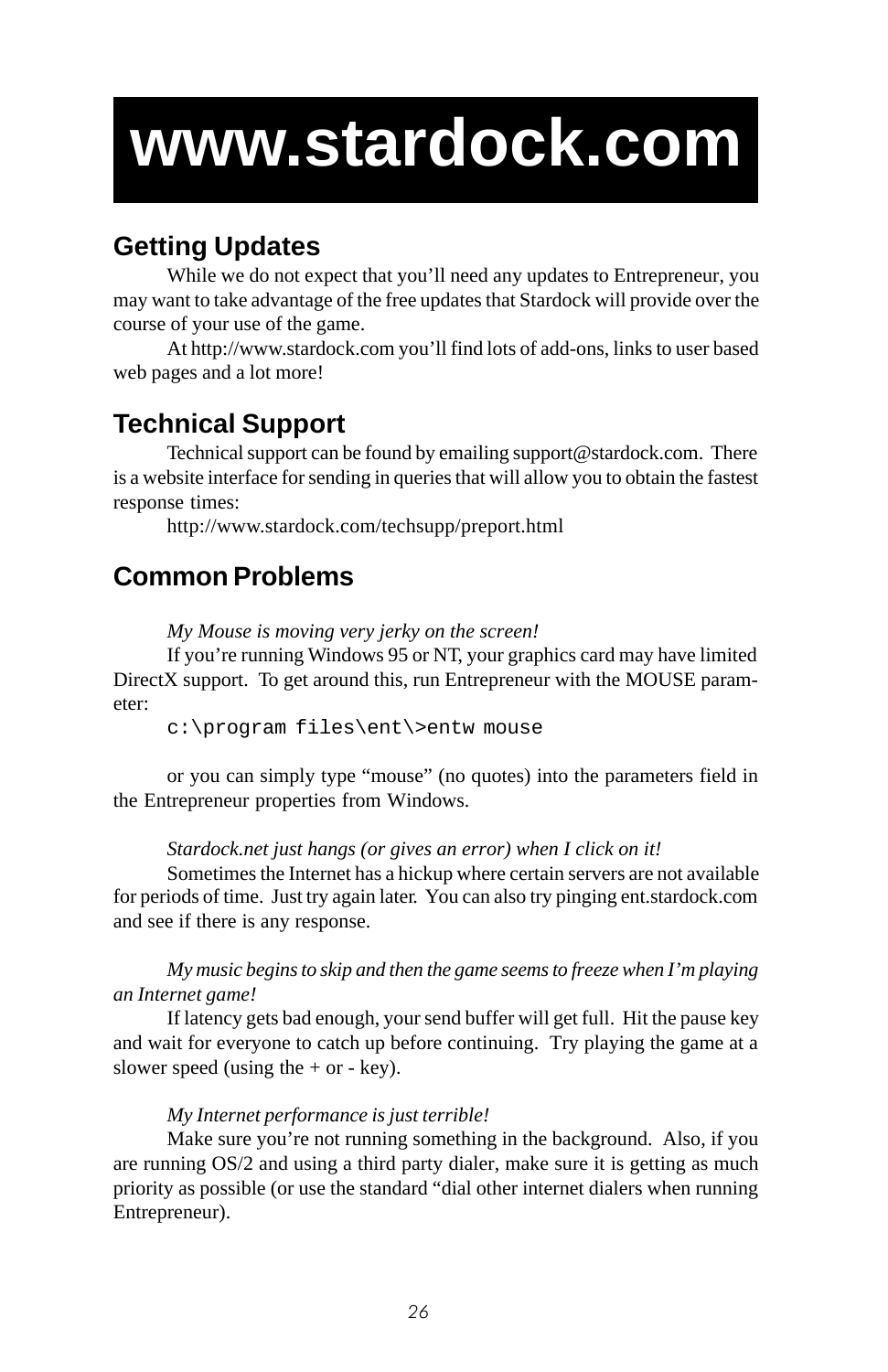# **Walkthrough**

# **Starting the game**

The only real decision that needs to be made prior to starting the game are what type of specialty you will be: manufacturing, marketing, or researching. Each specialty is twice as efficient at its job than the players of another specialty. Depending on your strategies for playing the game, you may decide that one specialty better suits your style of gameplay.

# **Getting oriented**

Take a quick look at the "popup" help items on the main screen. These will only appear by default on the easiest level, but then can be recalled any time by hitting F2. Similar screens will also appear in your marketing, site, research, and production windows(more about those later).

Use the +/- adjust the speed of the game. Initially, Fast or Faster are probably the best choices, though you'll quickly find that multi-player games become a lot more challenging when playing on Fastest or higher. Press the Pause key(upper right of your keyboard) at any time to pause the game. Press it again to resume play.

# **Let's Play**

Click on a region adjacent to your initial starting region and press Investigate Region in the right-hand panel.

Click on the Site button on the right-hand side(not the one toward the bottom) to enter the Site screen.

# **Site Screen**

Click on your garage. This is where you initially manufacture your product. Use the slider to hire some workers(20 should be good to start).

Click on the empty "plot" in the upper-right of the site map. This is where your research buildings are built. Note in the top display that it will cost \$6 million for the next upgrade. Upgrade the building(which actually builds it in this case) as soon as you can.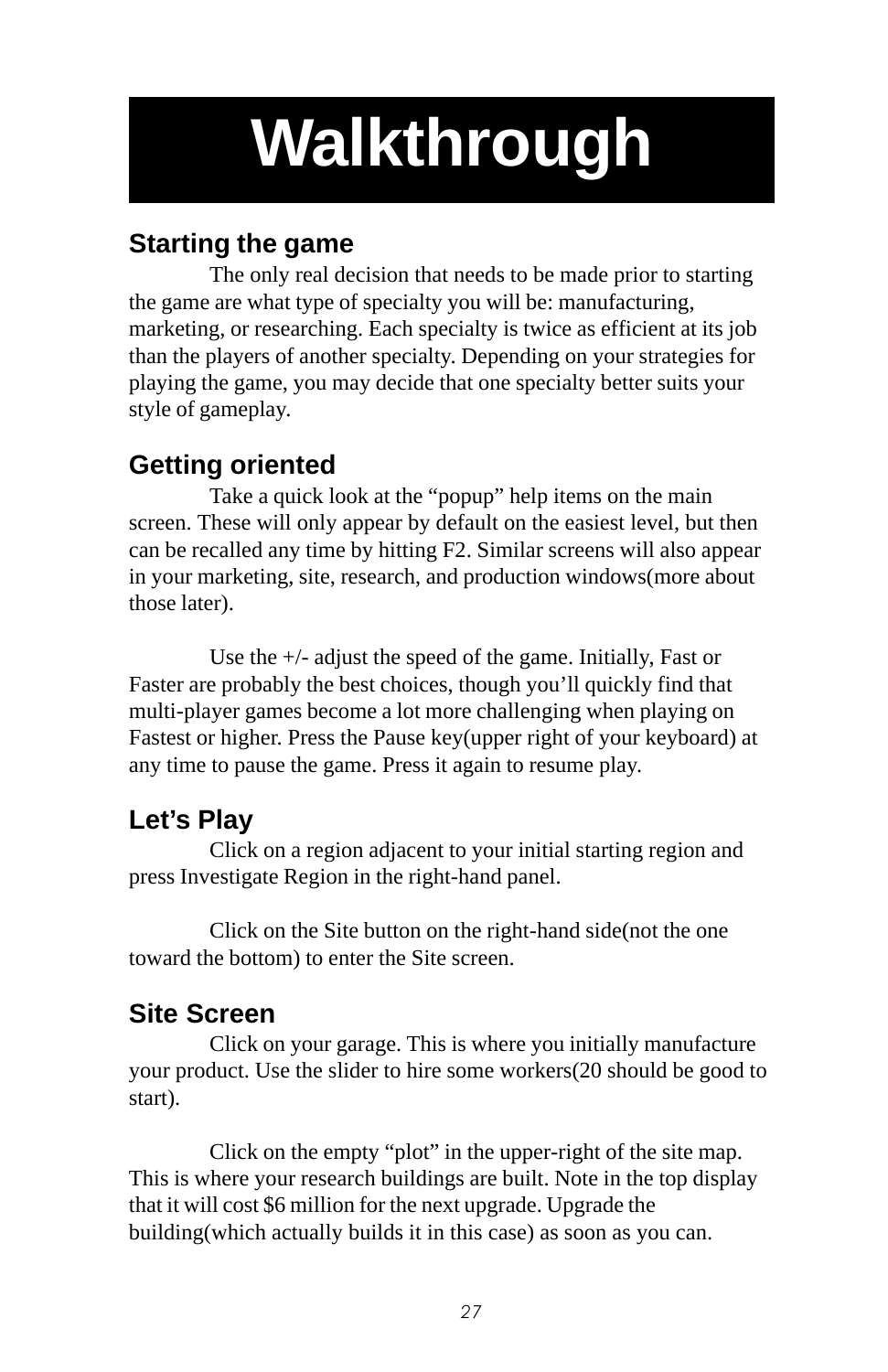Double-click on the garage to enter the Production Screen.

*Note: once a building is constructed, you can double-click on it to enter the corresponding screen for the building(if available).*

## **Production Screen**

The production screen is where, in many ways, whether you win or lose the game is decided. Set your prices too high and demand will fall off. Sell an inferior product, when compared with your competition, and watch the toads conquer the world as your corporation goes bankrupt.

Since all products are about equal in the beginning of the game, you can overcharge a great deal. Set the price to \$6500(be sure to hit Enter to make the change official). In only a short time(In terms of game years), you will have to return to this screen and adjust your price to be more competitive. But, for the initial stages of the game, he who has the most money comes out ahead.

Note the demand on the bottom of this screen and the corresponding figure for how many units you are producing each period. Overproducing is not a big factor initially, but you'll want to keep an eye out so that the amount you are supplying is relatively close to demand.

To get back to the Site screen to adjust your production(if desired), click on the little "button" in the upper-right corner of the screen.

### **Back on the Site Screen**

By now, your Engineering Lab should have been constructed. However, we need to check some things out before hiring any workers(why waste the money on their salaries when they are not doing anything?).

Click on the lower-left "plot" and start building your first Marketing Office.

At this time, you may want to hire an additional 5-10 workers, on the expectation that demand has increased while you have been working with other things.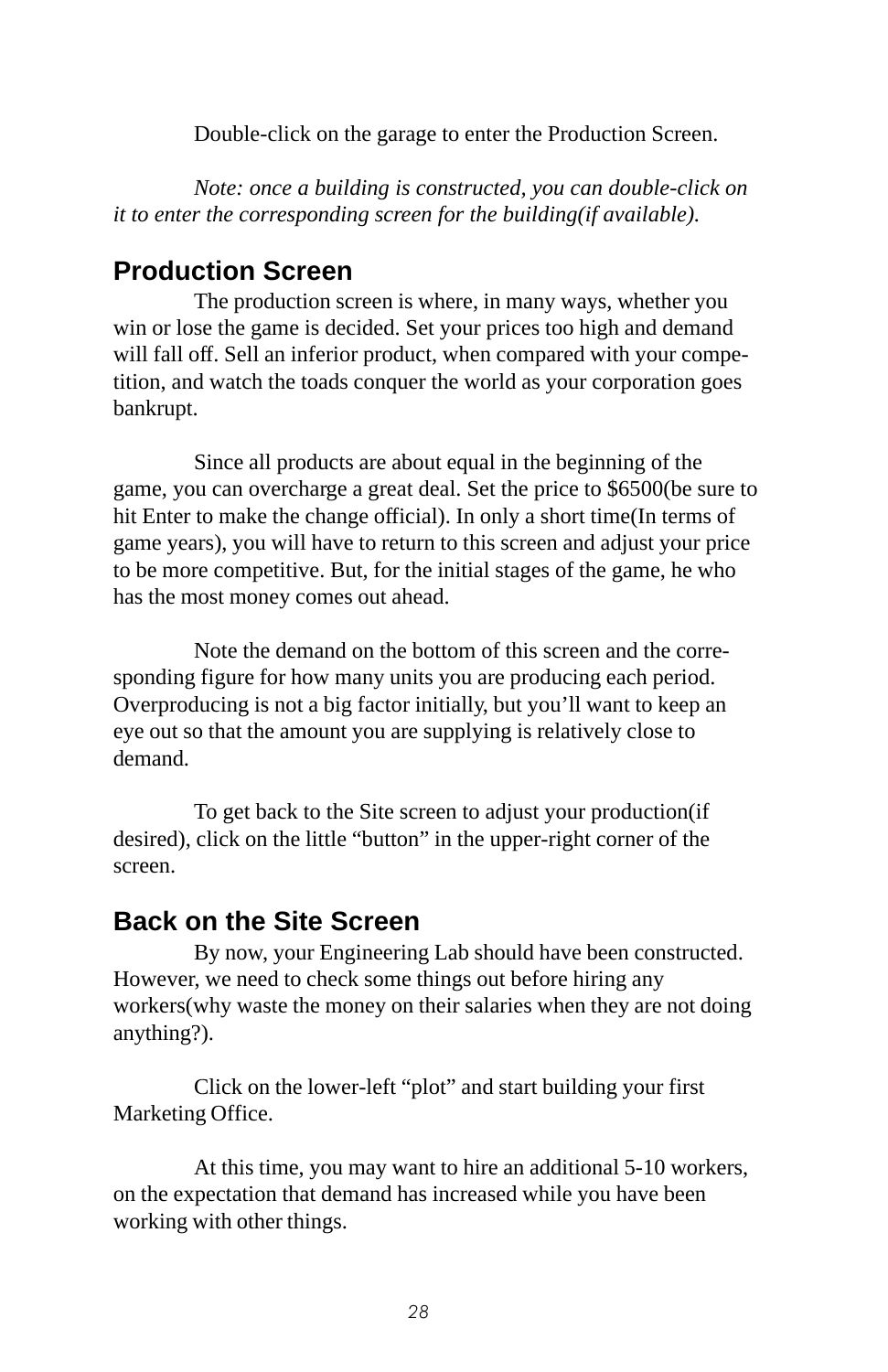Return to the Main Map by clicking on Done or on the minimap near where your site is highlighted.

## **Back on the Main Map**

By now, you've investigated two regions(your initial region and the one you started investigating before going to the Site Map). Click on another region adjacent to your first and investigate it as well.

If this is your first time playing, now might be a good time to pause the game while you learn what the inhabitants of these regions want.

Click on any of the regions that you've currently researched.

Click the Region button on the bottom toolbar. The window pane in the lower-right of the screen contains the Regional Desires for that region(Reliability, Performance, etc.). By researching these traits, you can improve your product and make it more attractive to different regions. The longer the bar in this window, the more the regions desire that attribute(w/green bars being the most desirable).

Check the other regions you've investigated as well. Their desires are relatively unimportant during the first year or two of the game(since your products have not been enhanced yet), but you will quickly find that they will buy a lot more of products that they like(vs. your competitors).

By now, you should have investigated your third region(if you did not pause the game-if you did, unpause now). Start investigating a fourth region.

Goto the Production Screen by clicking the Produce button.

## **Production Screen**

How is your demand relative to supply? If you are under or overproducing and click the button at the top of the screen to jump to the Site Map.

## **Site Map**

Adjust your production as needed based on the info you just got off the Production screen.

If you have more than \$3 million, now might be the time to upgrade your Garage to increase your manufacturing capacity. If you do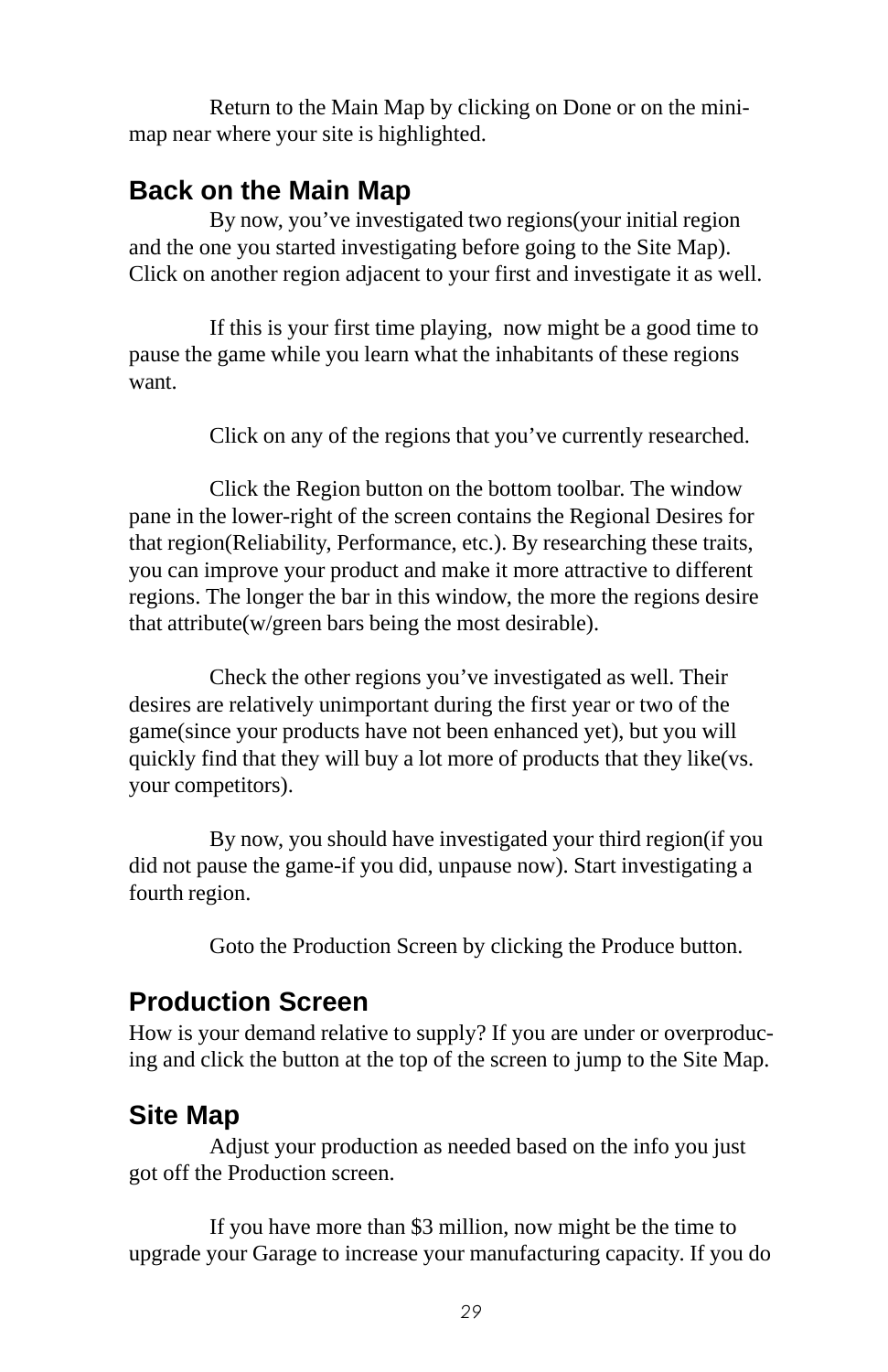not do this now, keep in mind the fact that you will need to upgrade at some point. When is now up to you, but the sooner the better if your demand is higher than you can supply.

Another choice that can be made now(or later) is whether to invest \$1 million in a Sales Building(center-top "plot"). This building functions much like your salespersons on the main screen(more about them in a minute). By building Sales buildings, you can sell to the regions surrounding your site without needing a sales executive in the area.

Click on the Engineering Lab and hire some workers. Then, double-click on the Lab to enter the Research Screen.

### **Research Screen**

The Research Screen is where your engineers work on upgrading components of your product. For the default computer market, there are seven components(plus the case) that have attributes that can be improved via research.

Some components have a larger effect than others on specific attributes. For example, improving the performance of your CPU(the "chip" to the left of the case) will boost performance the most. Similarly, increasing the ease of use of the operating system(the OS 4 box on the right) will help lift the overall ease of use of the product.

Researching product upgrades is not an exact process. Since different regions in the game desire different things(remember the Regional Desires indicator on the main map?), improving one aspect of your product at the expense of another could cost you later in the game. Juggling all aspects of the product, while simultaneously competing marketing the product, investigating new regions, upgrading your sites, \_and\_ competing against other players may seem daunting at first, but you'll quickly get the hang of things.

For now, recall the Regional Desires of the regions around you. If, for example, they really liked a product's Aesthetics, increase the Aesthetics of a component and hit the Research button to start your engineers working.

Initially, since you have few researchers, you can only increase the attributes by a small amount without requiring enormous amounts of time. While you are learning, you may want to limit individual research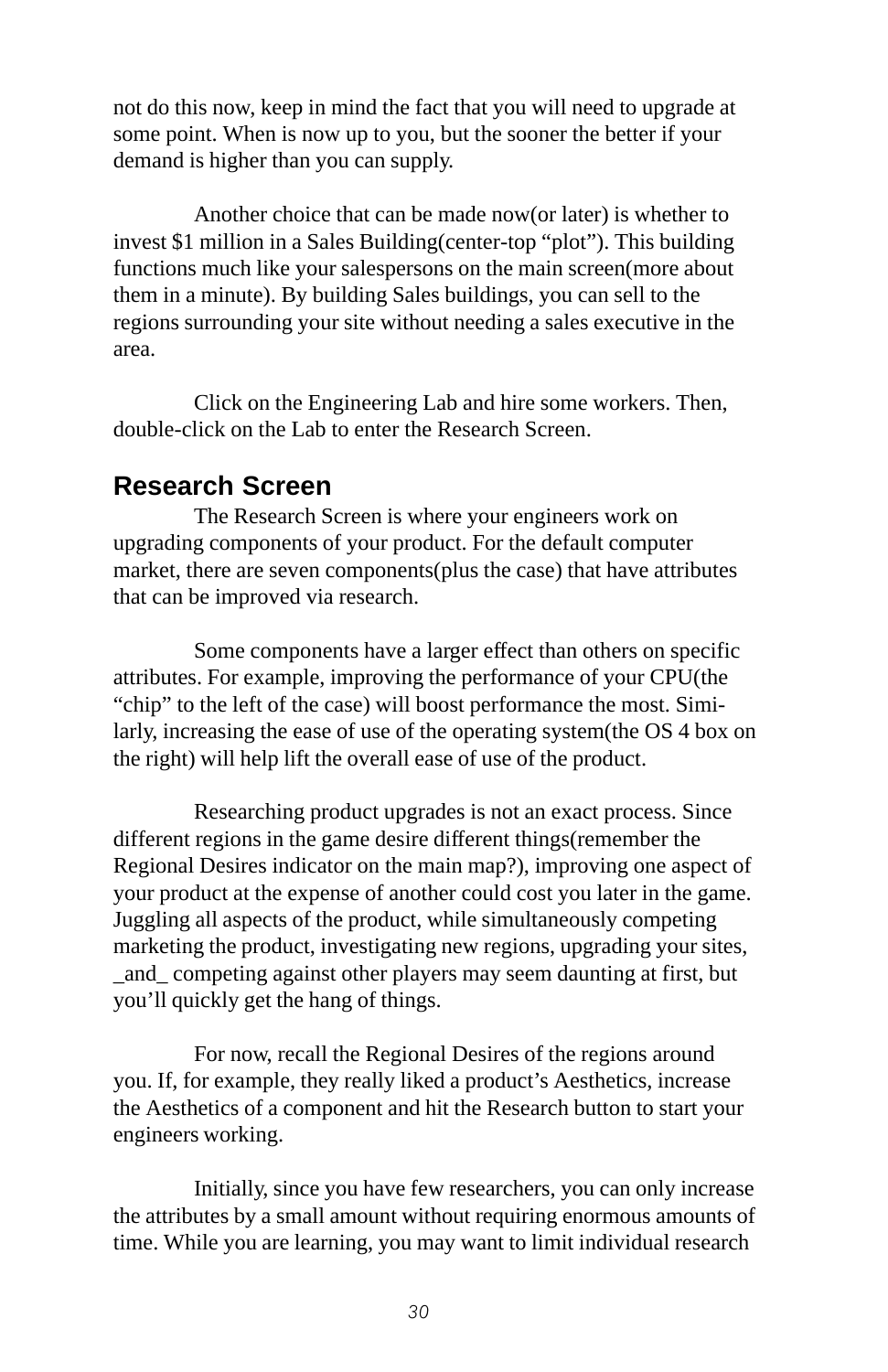projects to somewhere between 15 and 30 weeks duration. Later, as you upgrade your engineering labs, you'll be able to research things more quickly.

If you start researching something and change your mind while it is still in the Research Queue(the listing to the lower-right), select it and hit the **X** to prevent that particular project from ever being started. Note that you cannot cancel the current research project, so be sure not to start one that will take many years.

Return to the Main Map by clicking Done.

### **Main Map**

By now, the sales executive in your home region should have a little number next to him. This represents the number of sales executives that are in a particular region. As your corporation increases in revenue earned, you will gain additional sales executives.

Click on your sales executive. Notice how the display on the right changes to display him and the attributes of the product he is currently selling. If there is more than one sales executive in a region, you can select them simply by clicking on them(notice how the graphic becomes highlighted). Any selected sales executives or marketing units(more on them in a minute) will move to any region that you have researched when you click the right mouse button(RMB) in that region. Try moving him to another region now. Your sales executives will sell to the region they are currently in as well as surrounding regions, though at a decreasing level of effectiveness the more distant those regions are.

Now might be a good time to click the Share button on the right. This will show you who is selling products in the current region, the number of products sold, and the number of each product demanded by the population. If the number sold is less than the number demanded, you may need to increase production. This might also be a good time to consider dropping your selling price as you research cheaper and cheaper components.

Start investigating some additional regions. Notice that they become more expensive to research the further they are from your site.

Now we come to the most misunderstood, but most powerful, units in the game--marketers.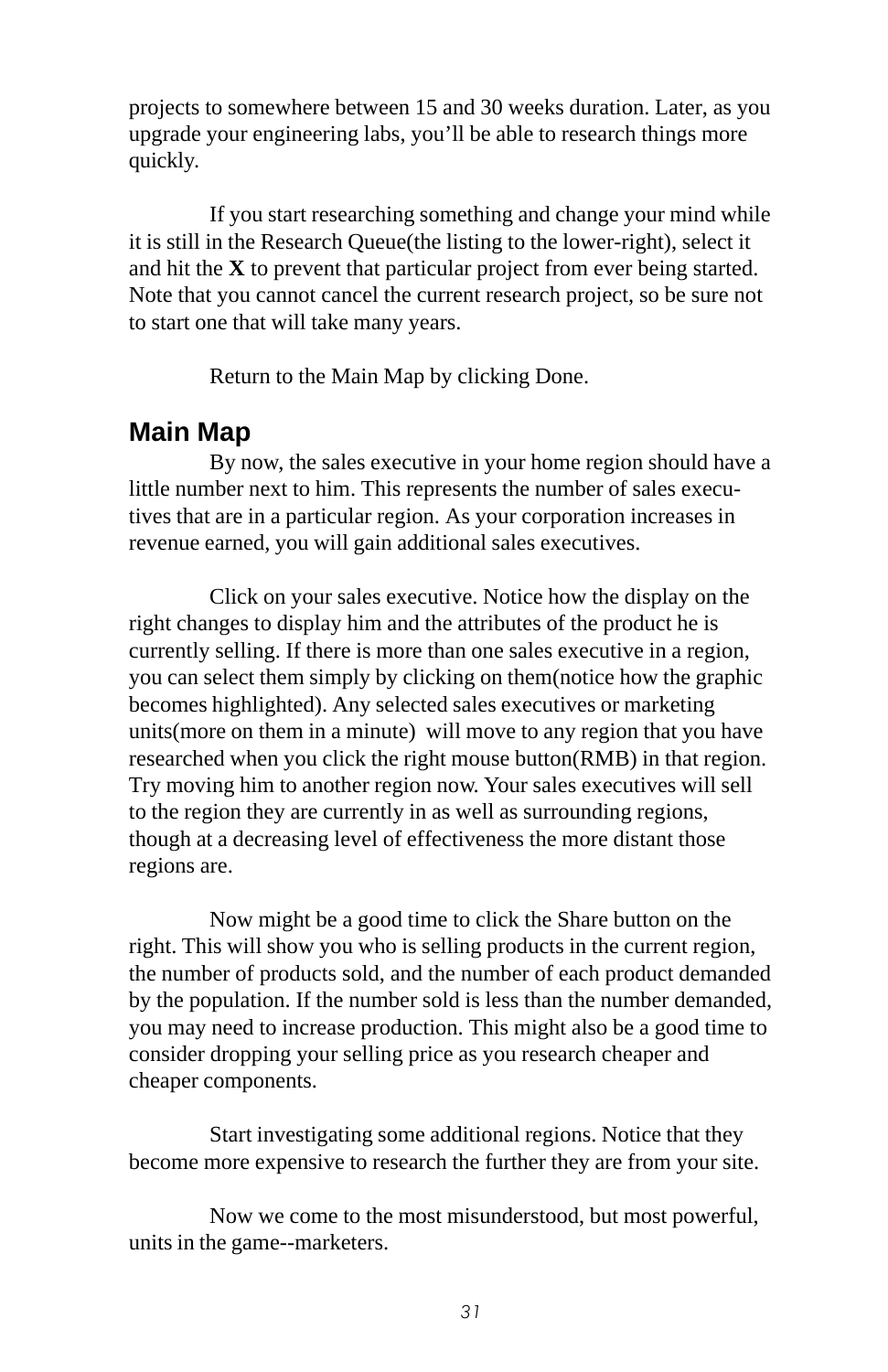Return to the Site Map, hire some marketers, end enter the Marketing screen (remember how to get to screens from the Site Map)?

## **Marketing Screen**

Here is where you will develop the marketing campaigns to assure your utter domination of the world. As you upgrade your marketing buildings, additional types of marketing campaigns(positive and negative) will become available.

For now, think about the Regional Desire of the areas around your initial site and develop a radio campaign based on the desired attributes. Click on the attribute on the left and Create Campaign on the right. Go back to the Main Map and continue investigating regions, adjusting production, and researching new components until your first marketing unit appears(it will look like a small card in your home region).

Click on this marketing unit and move it to a neighboring region by using the RMB on the target region(just like your sales units).

## **Conclusion**

By now, you've gotten a firm start on the basics of Entrepreneur. Practice makes perfect. As you continue playing, you will quickly get the hang of manipulating all the various facets of the game.

## **Other Resources**

Visit http://www.stardock.com to find links to sites dedicated to the strategy of Entrepreneur.

Entrepreneur is a game that is very easy to play but very hard to master.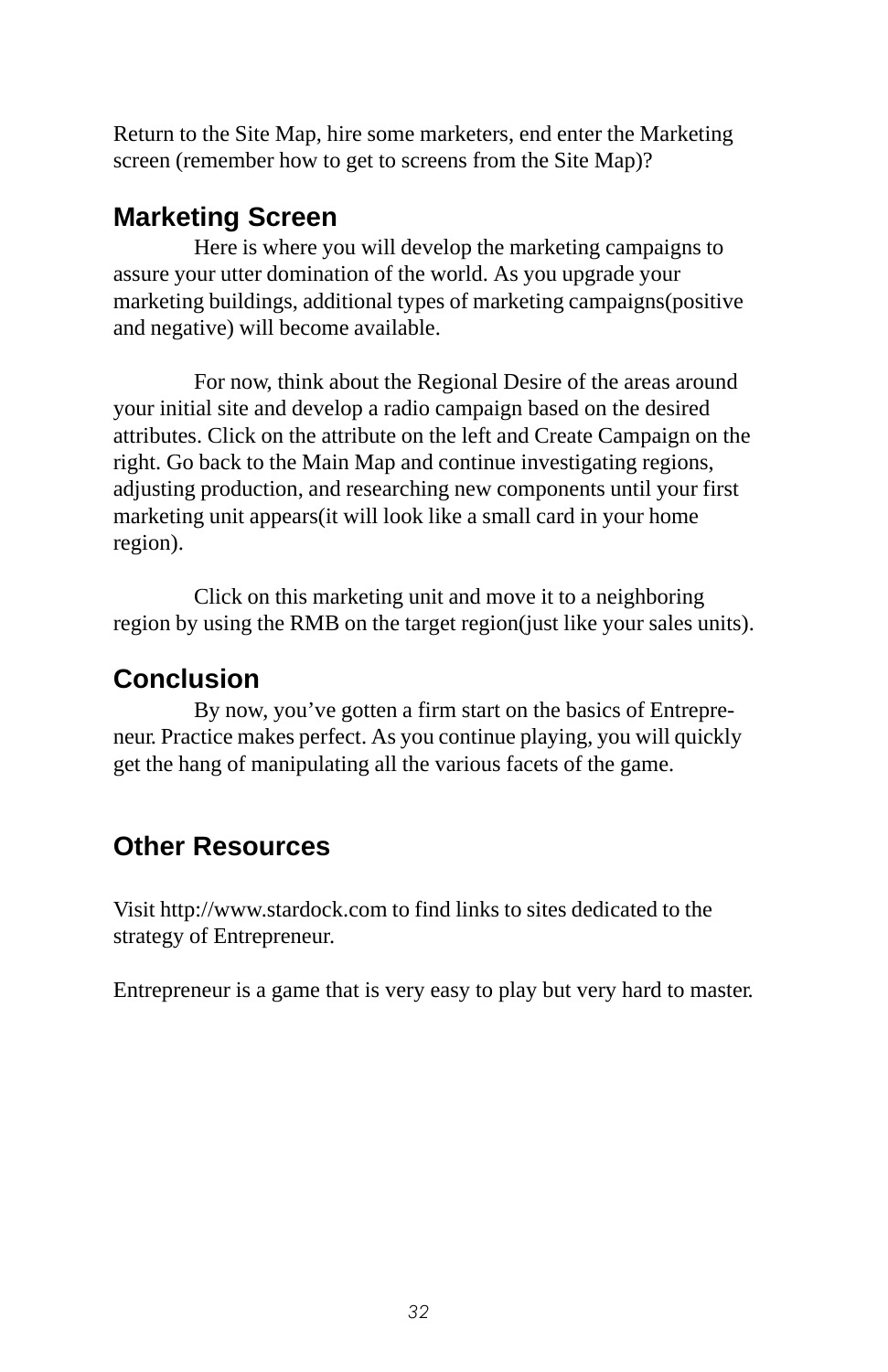# **Mini-StrategyGuide**

# **Introduction**

Don't you hate buying a game and then having to put out another \$20 to buy some strategy guide just to get some basic strategies down? We sure do and for that reason, we're including this mini-strategy guide with the game.

Strategy guides are good at getting into great depth in the game but some basic ideas on how to play and win shouldn't cost money.

So here are some different strategies at playing Entrepreneur.

# **The Regions**

Pick the regions you target very carefully. Most contemporary strategy games rely more on your fast reflexes than through

analytical evaluation of your situation. This isn't a bad thing but it's not the way to succeed at Entrepreneur.

In Entrepreneur, control of a region gives you advantages in the region you are in plus in the regions surrounding that region. Regions with distribution centers (regions with the big bluish buildings) give you a huge bonus in that region and surrounding regions if you control them.

How much can this make a difference? If you click on the bonus button on the top



right hand corner (by the mini map), you can see that region adjacencies can make it so that someone else's product has to be twice as good as yours to kick you out.

## **Keep an eye on the competition**

Information is power in Entrepreneur. Knowing why you are winning or not winning in a given region is what separates new players from experienced players. The big difference comes into play by directly comparing your product versus your opponent's product.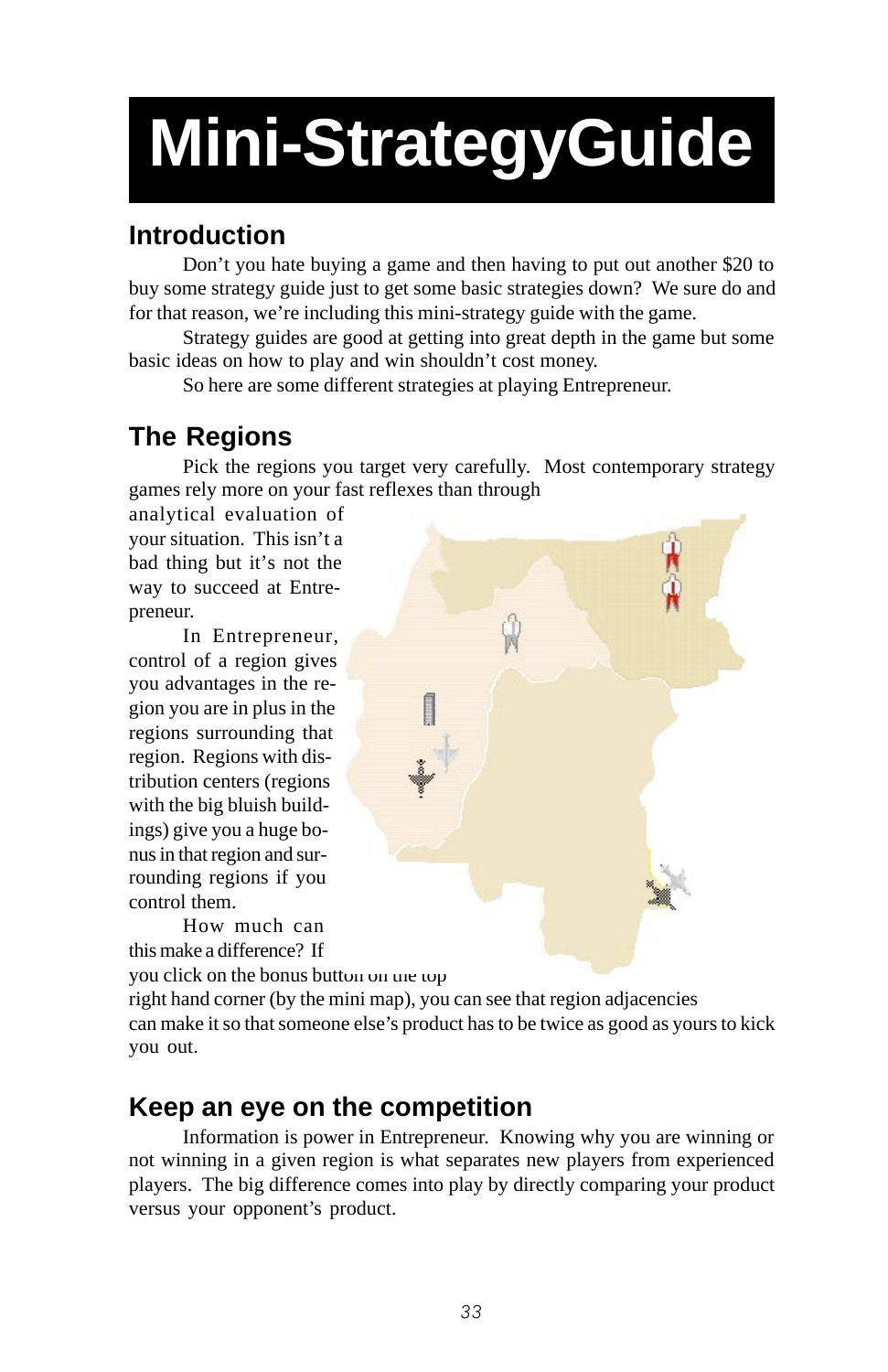If you're not winning in a region, here are some of the things to look for:

(1) Cost. How much does your product cost versus your opponent.

(2) Quality. Look at what the region wants versus what your product has in that area. It's not enough that your product is overall "better" than your opponent, what matters is whether your product is better in the areas that that region cares about. Click on the region demographic button at the bottom and click on the region you want to know about. Let's say the scale is from 1 to 100. If they want ease of use and the bar is very long, say 80% as long as it could be and your opponent's ease of use is twice as high as yours, he's getting twice as many points overall. You could have the most reliable, fastest computer out there and if his ease of use it twice yours, even if both of you have very poor ratings, he's probably going to win that region.

(3) Adjacency bonuses. Click on the bonus button on the middle right of the screen. If his bonuses are much higher than yours, that means you need to be

that much better. This is used to represent the cold hard unfair world. If all was fair, we wouldn't be stuck with Windows 95, we'd be using Amigas or Macs, or OS/2 or something probably. But market momentum is something you have to deal with.

(4) Supply. If your product is better, cheaper, and better known in the area, make sure that you are supplying their de-



mand. If you are not producing enough product, that means the store shelves in some places are empty.

(5) Marketing. Check to see if there are any marketing campaigns nearby. A TV advertising campaign can more than double the perceived value of an opponent's product.

(6) Direct Action Cards. Pay close attention to what cards are played. They can knock you out of a region or make your prestige go way down or worse.

## **Research Research Research**

It's important that you research new technologies for your product as soon as you can. When I play, I usually alternative between researching technologies that lower my cost to product and technologies that improve the quality of my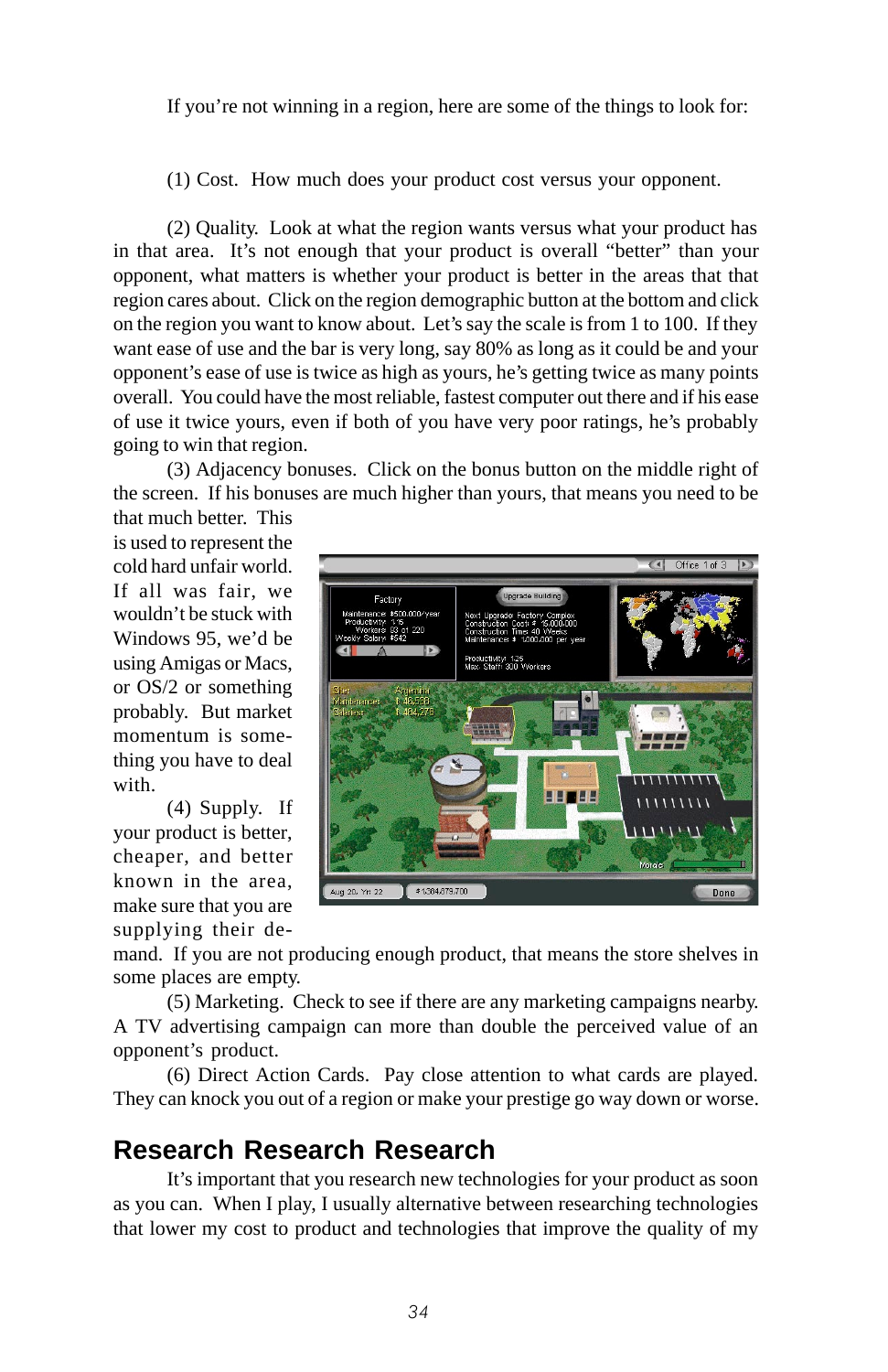product specifically in areas that people in the regions I'm in care about.

There are a few traits in Entrepreneur which are subtle and few take advantage of them. In the computer market, make sure you remember to decrease the number of manufacturing hours. On the accessory (video card), you can bring the time to produce from 22 hours to 14 hours with very little expense. The monitor is another one that is good to bring down quickly.



One of the trickier issues in Entrepreneur's computer market is how to raise aesthetics. It's not straight forward but you can click on the case and change the size of it. The smaller the case, the higher the aesthetics value of it goes. To get to those smaller cases, you have to research techs to decrease the size of your components.

Look carefully at how much gain you get by improving a technology. Look at the number of units actually increased. Sure, you can increase the reliability of your computer's memory but it doesn't have much impact on the computer's overall reliability. Don't spend 3 years researching something that only adds a few points to your overall quality.

## **Fear, Uncertainty, and Doubt. These are the friends of the marketer.**

There's one rule in Entrepreneur's marketing: Bigger is better if you can afford it. A TV ad campaign may cost you \$10 million to produce but it only requires 2000 more marketing resources to maintain. So don't fool yourself into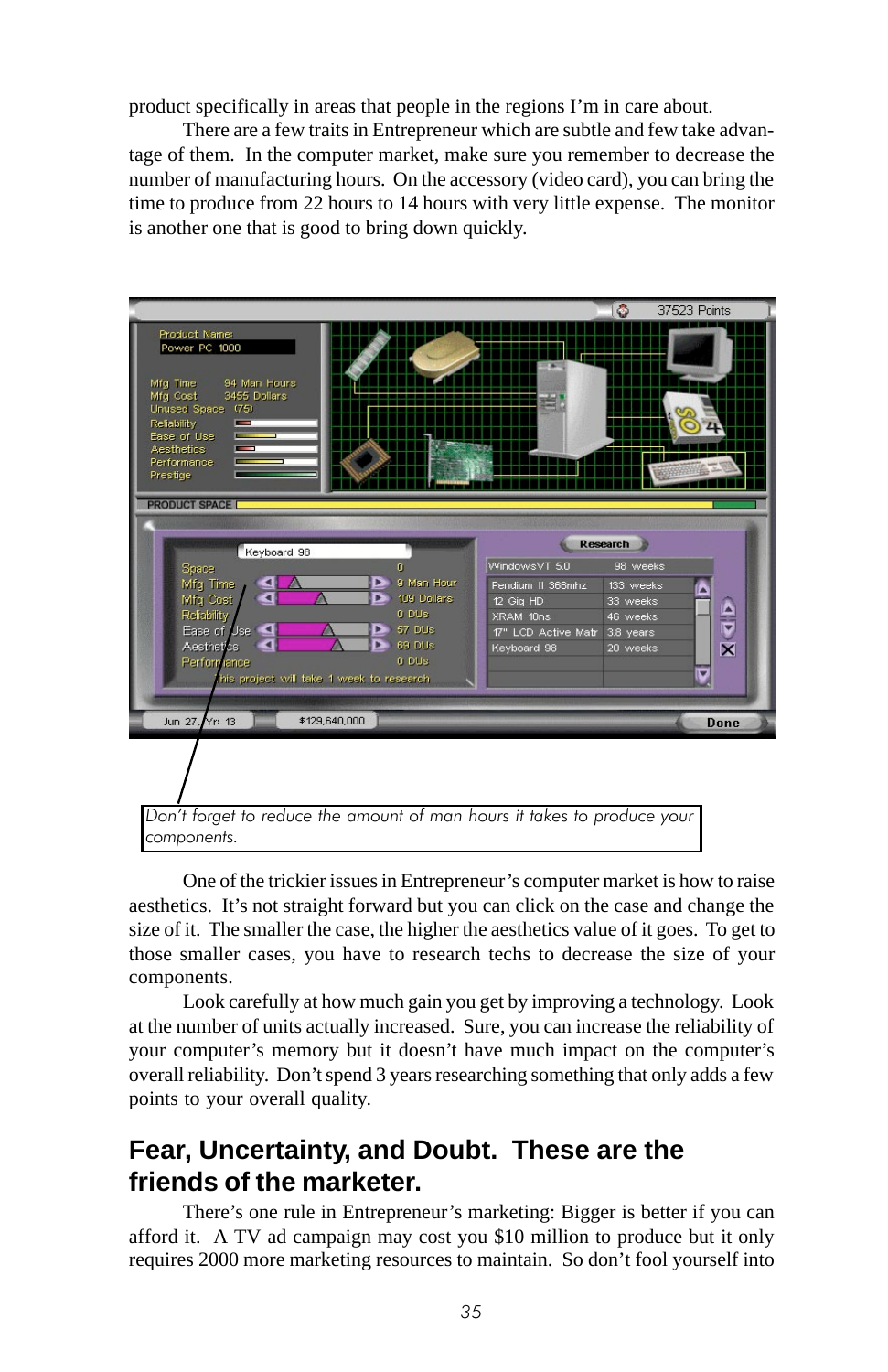thinking that you can go and create a bunch of little marketing campaigns and overwhelm your opponent. This is not usually the way to go late in the game. Early on it is probably a good way to go but eventually you will want to kill off those old marketing campaigns and create new ones.

Deciding when to create negative marketers versus positive ones is also a real trick. Basically, don't make negative marketers unless you're in second place (unless you're in a multiplayer game and you just want to mix things up).

### **Pricing**

Every top Entrepreneur player will tell you that the key to victory is to overprice your products whenever you can. Just think to yourself "What would Bill Gates do in a time like this?" The smart companies will price their stuff as high as possible. Don't worry about what your opponents are pricing their stuff at unless it's cutting into your sales too much. Try to maintain at least a 20% profit margin at least. Real companies try to maintain somewhere between 15% and 35% profit margins and you need to do that too.

Many people will slowly go out of business because they keep lowering their price to the point where they aren't making enough money to compete. Better to be in fourth place but very profitable than in second place and making no money at all. Only if someone is on the verge of winning should you really worry about what place you are in, worry more about how much money you're making.

## **The Cards**

When you're new to the game, it might seem like the cards aren't very powerful. But there are cards and then there are **cards.** The more powerful cards are rarer so make



sure you always keep your hand open for drawing new cards every year. Before the end of the year, go through and get rid of the cards you won't use so that you can be prepared to receive the good cards. Remember, success = preparation meets opportunity. A card that gives you a \$30 million grant from the government can help turn things around in a hurry. But if you don't have any card slots open, you'll never get that card.

Hopefully, these tips will help you on your way to becoming a master at Entrepreneur.

-Brad Wardell aka "Frog Boy!" Ranked #5 on Stardock.net